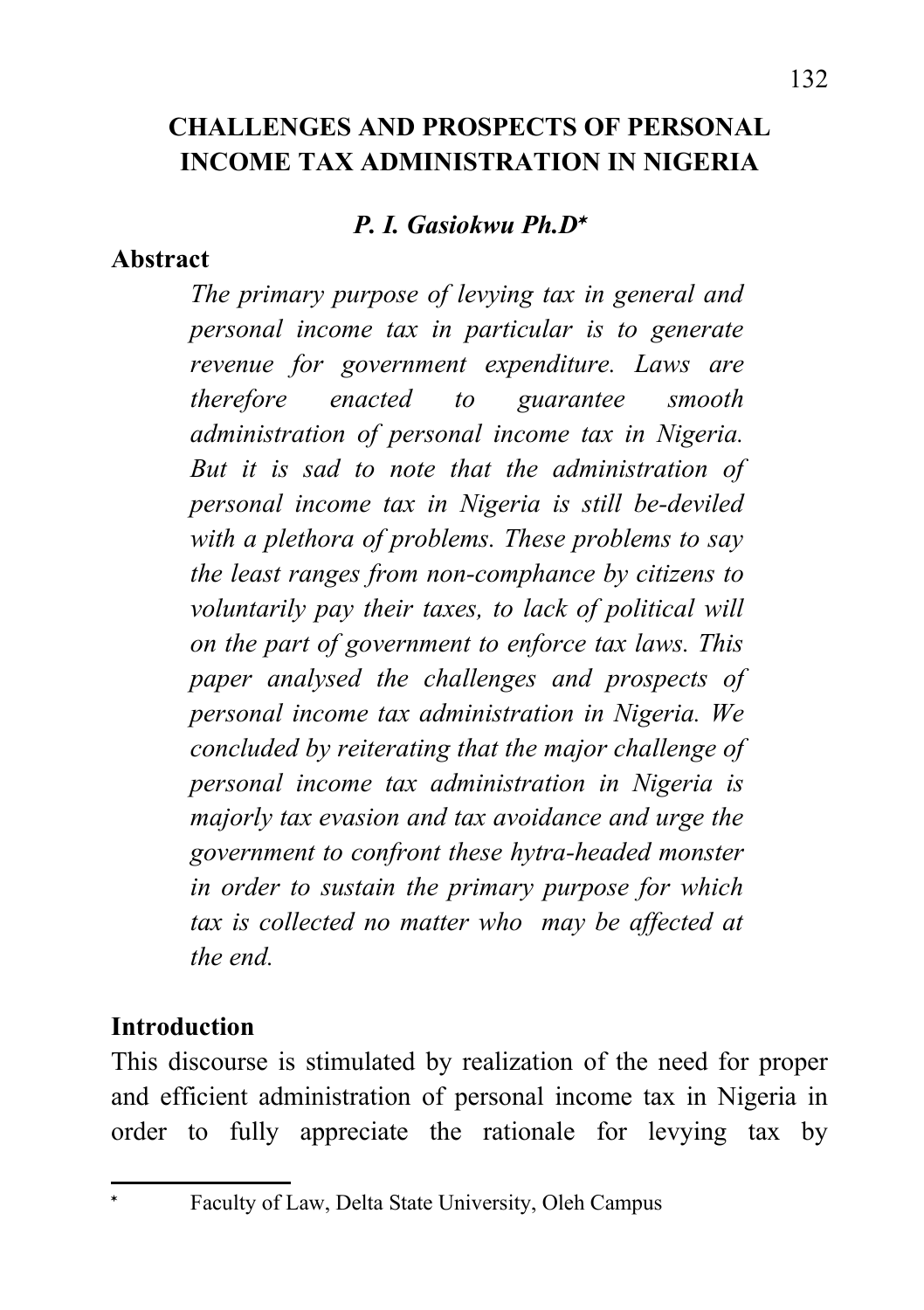government. The philosophy behind personal income tax is to generate revenue for government expenditure. Inspite of the overwhelming importance of personal income tax as a source of government revenue, it is regrettable to note that the resources generated from it is poorly managed. In this work, effort is made to explain the meaning of tax and the legal basis for imposition of tax. Thereafter, attention is shifted to an analysis of the imposition of personal income tax in order to justify its existence in the purpose it is designed to serve, before discussing challenges and prospects of personal income tax in Nigeria.

# **Tax Defined**

Before attempting a detailed appraisal of the entire spectrum of personal income tax and for background purpose, it is important to first attempt a definition of the term tax although, the Nigerian Tax Act did not define the word  $tax<sup>1</sup>$  $tax<sup>1</sup>$  $tax<sup>1</sup>$ . Thus, for the purpose of establishing its meaning resort has been made to decided cases and efforts by scholars. In *United State v. Butter<sup>[2](#page-1-1)</sup>*, the United State of America Supreme Court said tax is …. an exaction for the support of Government. Similarly the Australian Supreme Court in Matthews v. Marketing Board<sup>[3](#page-1-2)</sup> defines tax as a compulsory exaction of money by a public authority for public purpose or taxation is raising money for the purpose of government by means of contribution from individual persons.

Also contributing in no small way Ola, a renowned scholar said tax is a demand made by the government of a country for the

<span id="page-1-0"></span><sup>1</sup> I.A., Ayua: The Nigerian Tax Law (Lagos: Spectrum Law Publishing 19996) p. 1

<span id="page-1-1"></span><sup>2</sup> 279 USA (1936) p. 6

<span id="page-1-2"></span><sup>3</sup> (1988) 60 C.L.R 263 TP. 276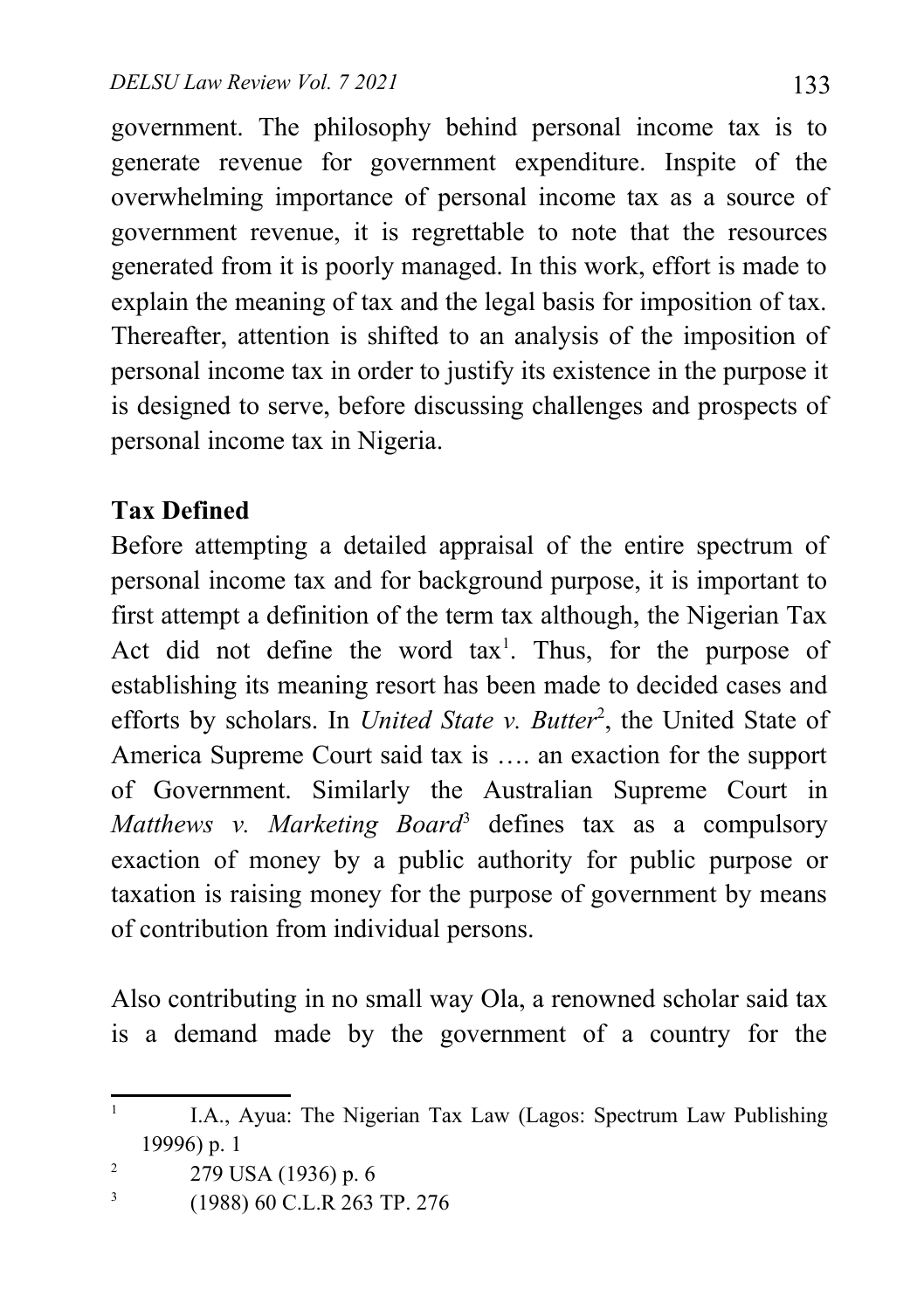compulsory payment of money by the citizens of the country<sup>[4](#page-2-0)</sup>. The author of the work is of the view that tax is a compulsory imposition by the government on the individual whether natural or artificial to pay certain sum of money to the government<sup>[5](#page-2-1)</sup> As could be seen from the above, tax is not a voluntary payment but a compulsory pecuniary burden placed upon the citizens of a given country to support the government.

## **Historical Development of Tax Laws in Nigeria**

Life must be lived forward but can only be understood backwards $6$ . The history of tax payment dates back to time immemorial. This is because taxes have always been collected in various human societies from primordial time. In early times, taxation was to a large measure one of the instruments of oppression wielded by the ruling class over the subjected. In support of this assertion, a clay tablet found in Iraq, estimated to be about 3,500 years ago was inscribed with the word, you can have a Lord, you can have a king, but the man to fear is the tax collector<sup>[7](#page-2-3)</sup>. It may be recalled also that during the reign of King Rehoboam, over Israel, the children of Israel came to King Rehoboam to protest against the burden of

<span id="page-2-0"></span><sup>4</sup> C.S., Ola,: Income Tax Law and Practice in Nigeria (new ed.) (London, Macmillan Publishers 1985) p. 1

<span id="page-2-1"></span><sup>5</sup> Payment of tax is as old as mankind. In early times, taxation was to a large measure one of the instruments of oppression wielded by the ruling class over the subjects. Thus, there has always been hostile response to the payment of tax by the people who vie tax collectors as nuisance to the society. Even in the Bible, instances abound where the Jews treated tax collectors with disdain and contempt because of the compulsory nature of payment of tax.

<span id="page-2-2"></span><sup>6</sup> P.A., Oluyede, Prospect of State Taxation in Akanle, O. (ed) Tax Law and Administration in Nigeria (Lagos Nigeria Institute of Advanced Legal Studies 1991) p. 154

<span id="page-2-3"></span>7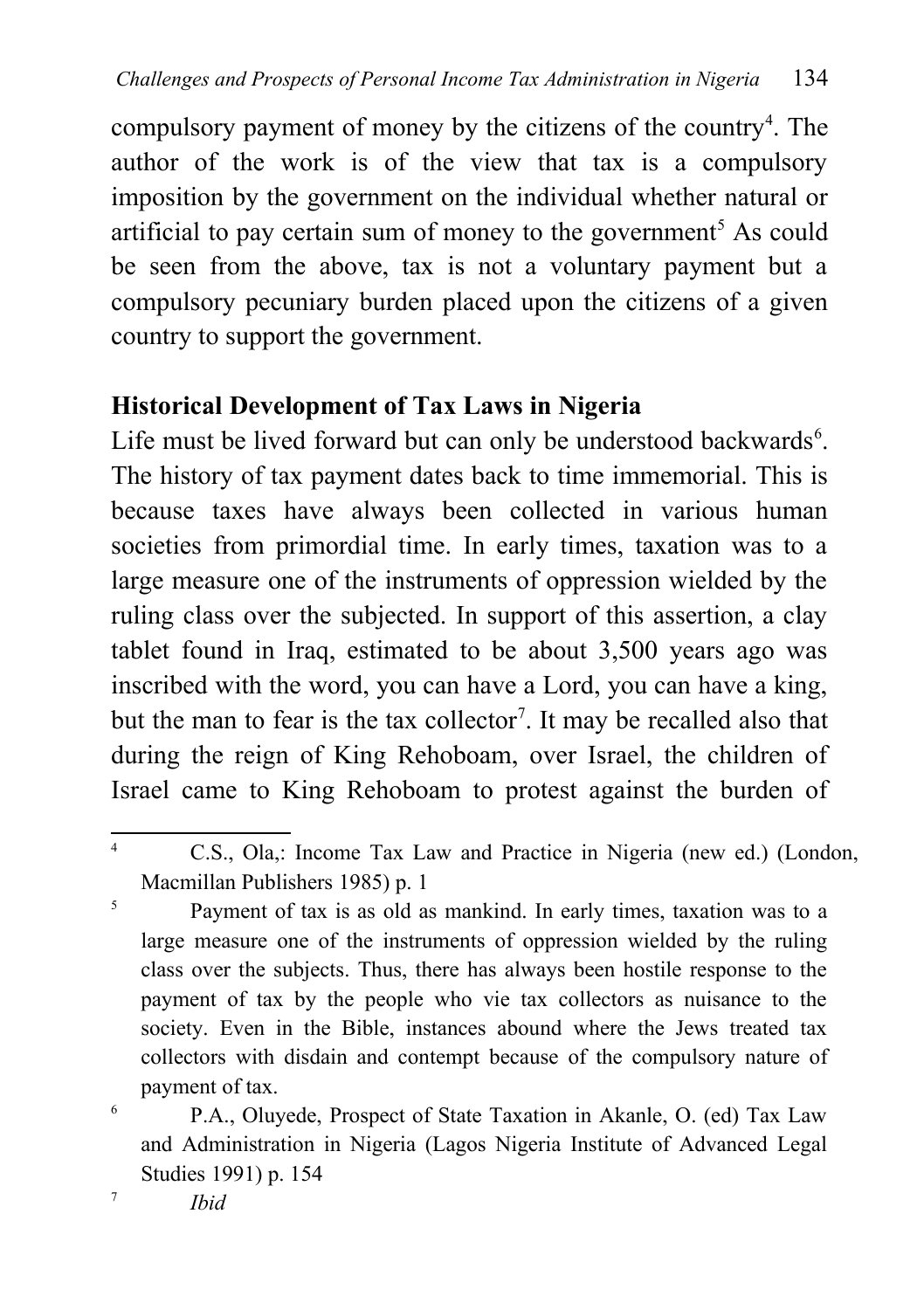taxes imposed on them by his father King Solomon as excessive. King Rehoboam told the children of Israel that; "My father made your yoke heavy and I will add to your yoke; "My father also chastised you with whips, but I will chastise you with scorpions"[8](#page-3-0) . In other words, they were to pay heavier taxes for the upkeep of the government. The dissatisfied Israelites chorused in frustration, "To your tents O Israel"<sup>[9](#page-3-1)</sup>. This means that citizens have never enjoyed the yoke of taxation. The point being made here is that even in the ancient times, payments of taxes were exacted by compulsion. The obligation to pay tax was non-negotiable on the part of the payer. Furthermore, in the days of Jesus Christ, the Pharisees sent their disciples with the Herodians to find out from Jesus Christ if it is lawful for them to pay tax to  $Caesar^{10}$  $Caesar^{10}$  $Caesar^{10}$ . Jesus told them to render to Caesar the things which are Caesars and unto God the things that are  $God<sup>11</sup>$  $God<sup>11</sup>$  $God<sup>11</sup>$ .

From time immemorial, Nigerians cheerfully paid their taxes in kind by rendering free services such as bush clearing, digging pit toilets and wells for the benefit of the community as a whole. The importance of community taxation gave birth to "MANOR HOSUE". the former Western State Government VIP Rest House at Iseyin, now inherited by Oyo State Government which was built between 1916 and 1932 after the Iseyin rising of 1916 by tax defaulters under the supervision of Captain W.A. Ross, the then District Officer and Mr. Yerokun<sup>[12](#page-3-4)</sup>.

<span id="page-3-0"></span><sup>&</sup>lt;sup>8</sup> Holy Bible, Authorised King James Version –  $1<sup>st</sup>$  Kings Chapter 2 v. 14 9 *Ibid v. 16*

<span id="page-3-2"></span><span id="page-3-1"></span><sup>10</sup> *Ibid Matthew Chapter 22 v 17*

<span id="page-3-3"></span> $11$  *Ihid v.* 21

<span id="page-3-4"></span><sup>&</sup>lt;sup>12</sup> Section 3. Constitution of the Federation, (Federal Nigeria Act No 20 of 1963. See also Ola C.S. Income Tax Law in Nigeria (Revised Edition) (Ibadan, Heinemann Educational Books Ltd 1999) p. 1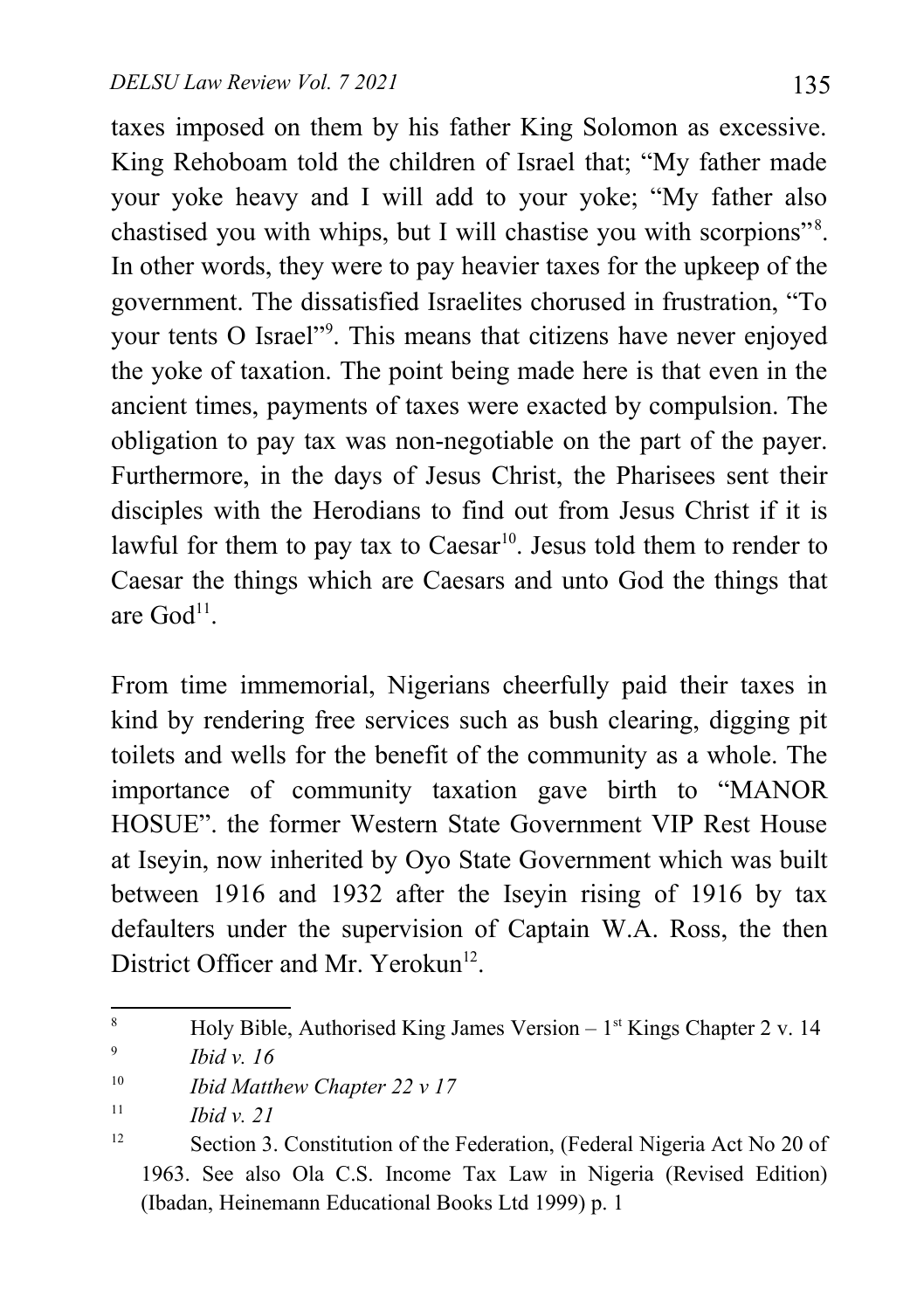A system of direct taxation also existed before the advent of the colonial rule, more particularly in Northern Nigeria where there was an efficient and stable administration based on Islamic legal system. In Northern Nigeria, there were various forms of taxation such as the Zakat, a tax levied on Muslims for charitable, religious and educational purpose, Kurdin Kaa-an, agricultural tax; Sukka-Shukka, another tax paid on all crops not liable to Zakat. There is another called Jangali  $-$  a cattle tax levied on livestock<sup>[13](#page-4-0)</sup>.

It is important to state that during the pre-colonial period, taxation functioned mostly on ethnic basis. For instance, in the chiefly societies with a centralized authority, administrative machinery and judicial institutions such as in the areas of Northern Nigeria, Yoruba Land and Benin Kingdom where we have Emirs and Obas respectively, there was a system of taxation more organized than the Eastern Nigeria.

As earlier stated, taxes were not necessarily paid in money. They were mostly paid in kind and obligatory personal services otherwise known as tribute taxes<sup>[14](#page-4-1)</sup>. When however the British came to Nigeria, they were attracted by the organized tax system in Northern Nigeria and so immediately consolidated all the various traditional taxes in the North under the Land Revenue Proclamation Law of 1904<sup>[15](#page-4-2)</sup>.

Income tax was first introduced in to Nigeria in 1904 by Lord Lugard<sup>[16](#page-4-3)</sup>. But the instrument that introduced income tax in

<span id="page-4-0"></span><sup>13</sup> I.A., Ayua: Supra, No. 1. p. 22

<span id="page-4-1"></span><sup>14</sup> *Ibid*

<span id="page-4-2"></span><sup>15</sup> *Ibid*

<span id="page-4-3"></span><sup>16</sup> *Ibid*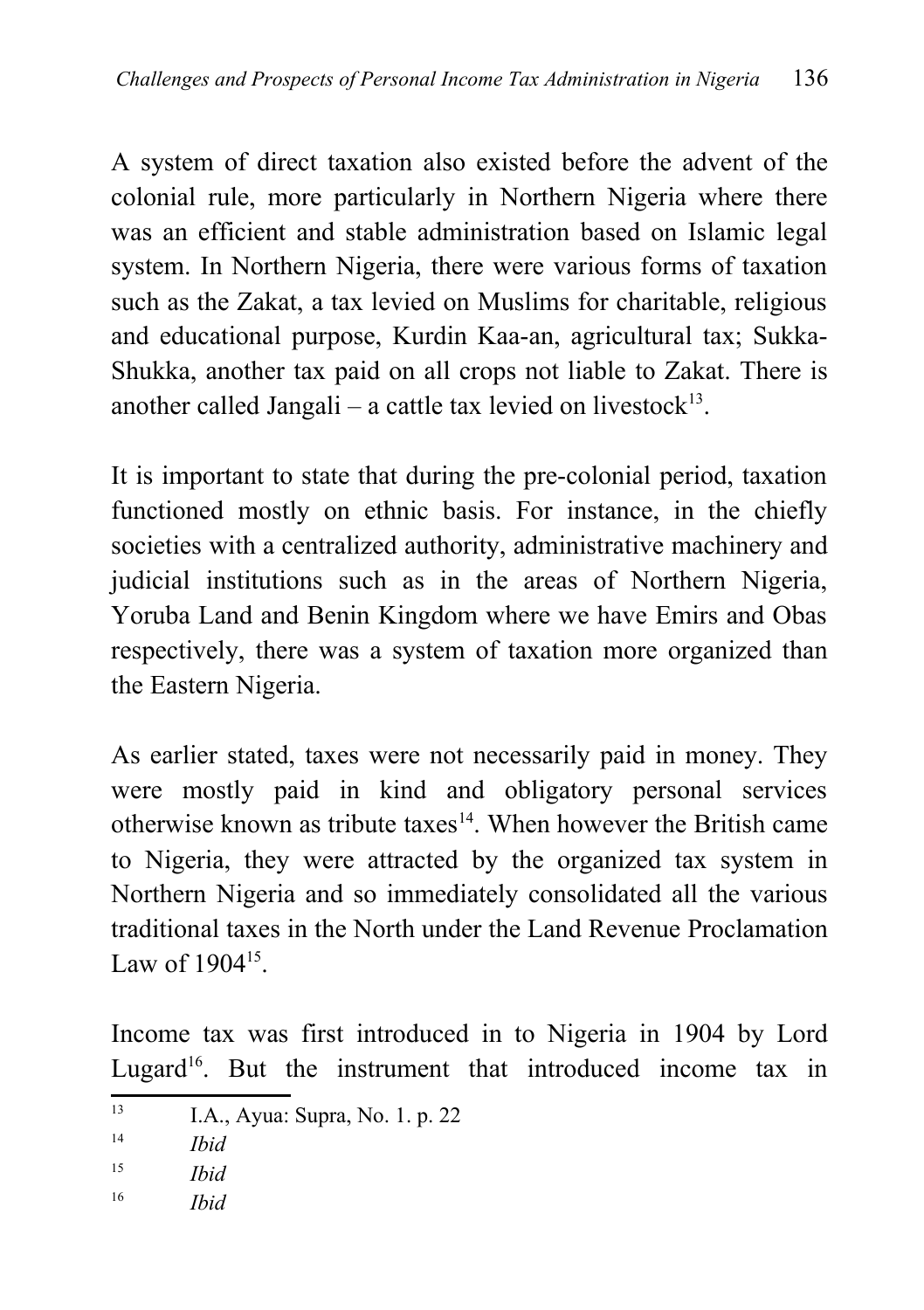Northern Nigeria was not extended to Southern Nigeria until after the amalgamation of the Northern Provinces with the Colony and Protectorate of Nigeria in 1914 when the Native Revenue Ordinance of 1917 was enacted and applied only to Northern Nigeria. Later, an amending Ordnance that extended the provisions of the 1917 Ordinance first applied in Abeokuta and Benin City all in then Western State of Nigeria. Personal Income Tax Law was introduced into the Eastern Region of the country in 1927 along with the indirect rule system. This sparked off disturbances resulting in the Aba/Women Tax Riot of 1929 which resulted in the loss of lives and destruction of properties.

The legal history of Personal Income Tax in Nigeria may be traced to the enactment of the Direct Taxation Ordinance No. 4 of 1940 and the Income Tax Ordinance No. 3 of 1940<sup>[17](#page-5-0)</sup> which repealed all previous Ordinances. The Direct Taxation Ordinance provided for the taxation of Nigerians except those in the township of Lagos. Taxable persons covered by the Direct Taxation Ordinance include the community which was defined to comprise any town, village or settlement, or any locality therein including a band of nomadic herdsmen and individual residing within a community<sup>[18](#page-5-1)</sup>. Incomes that were taxable under this Ordinance were: Income from land, Rents derived from land, Annual profits of the produce from land which were enjoyed by the community or individuals, Income from employments and pensions, Dividends or interest; and The value of all livestock owned by the individuals or the community<sup>[19](#page-5-2)</sup>.

<span id="page-5-0"></span><sup>&</sup>lt;sup>17</sup> C.S., Ola, Income Tax Law (for Corporate and Unincorporated Bodies in Nigeria) (Ibadan, Heinemann Educational Books Niger Lit).

<span id="page-5-1"></span><sup>18</sup> Section 2 (1) Direct Taxation Ordinance, No. 4 of 1940

<span id="page-5-2"></span><sup>19</sup> Section 4 (Direct Taxation Ordinance No. 4 p. 1940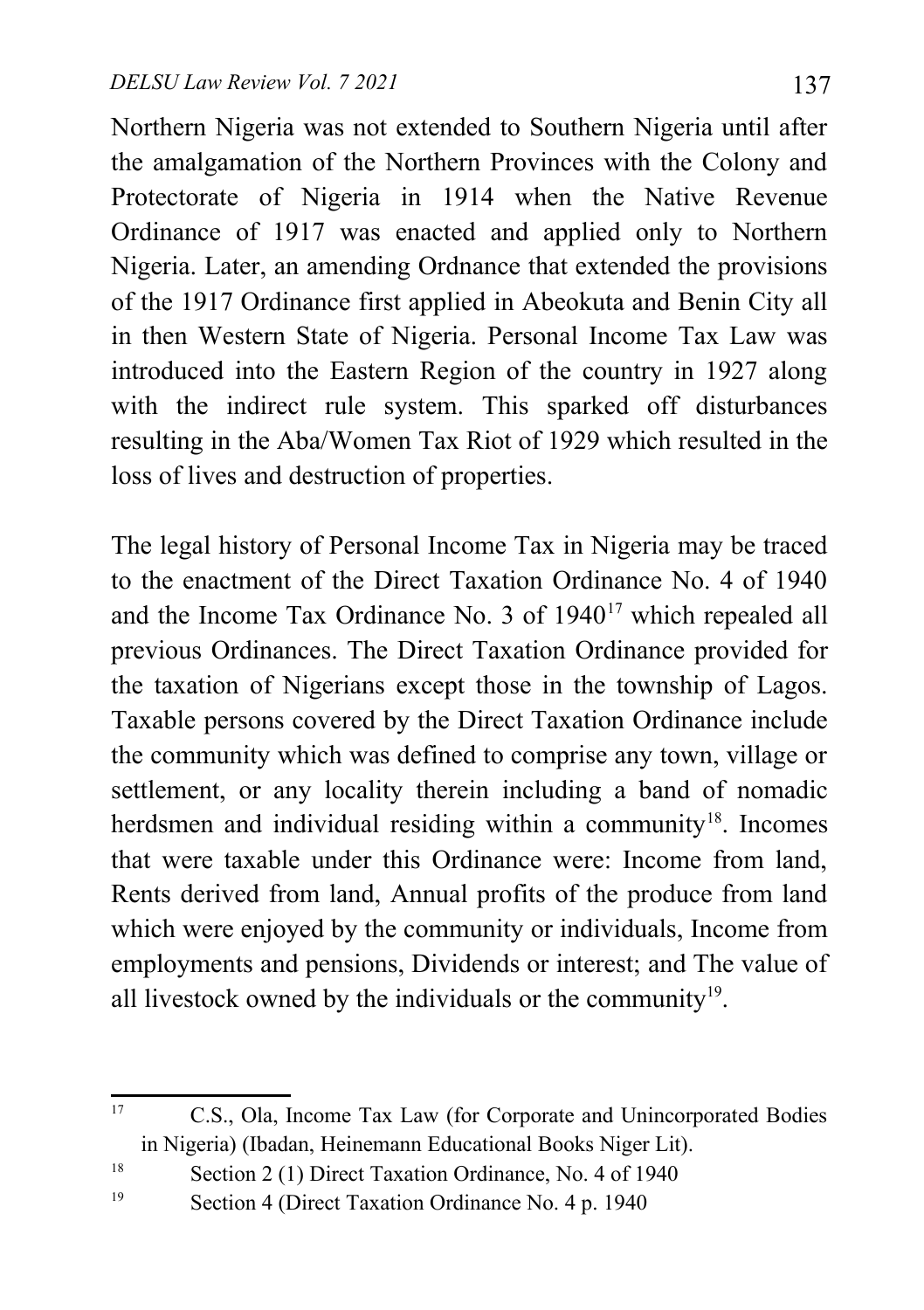Direct Taxation Ordinance is very important in the history of Income Tax Law in Nigeria because it was the first Tax Law or Statute that applied throughout the Country having consolidated all previous Tax Ordinances from 1904 to 1940. The Ordinance also provided for the appointment and control of tax collectors by the residents. One of the shortcomings of the Direct Taxation Ordinance was its failure to provide for uniform tax rates throughout Nigeria. Another noticeable shortcoming of the Ordinance is that it lumped together under the same law the provisions for the taxation of personal and company incomes $20$ .

In 1943 a more comprehensive Income Tax Ordinance was passed which repealed the 1940 Ordinance. The 1943 Ordinance imposed higher rates of tax on certain types of income and in general taxed income which accrued in, derived from, or brought into Nigeria and these include profit from trade, business, profession or vocation for whatever period of time such trade, business, profession or vocation may have been carried on or exercised in Nigeria.

It was not until 1958 when the Raisman Fiscal Commission recommended the introduction throughout Nigeria the basic principles of taxing income of persons other than limited liability companies. This recommendation was embodied in the Constitution Order in Council and formed the basis of the Income Tax Management Act,  $1961^{21}$  $1961^{21}$  $1961^{21}$ . The Income Tax Management Act 1961 was the precursor to Companies Income Tax of 1961, 1979 and 1990 as well as the Personal Income Tax Decree of 1993<sup>[22](#page-6-2)</sup> (Now Laws of Federation 2004).

<span id="page-6-0"></span><sup>20</sup> I.A., Ayua *Supra* No. 1. p. 24

<span id="page-6-1"></span><sup>21</sup> C.S., Ola, *No. 4*

<span id="page-6-2"></span><sup>&</sup>lt;sup>22</sup> H.O.A., Taiwo, Personal Income in "Nigerian Tax Guide and Statutes" (Lagos Chartered Institute of Taxation of Nigeria 2002 p. 37)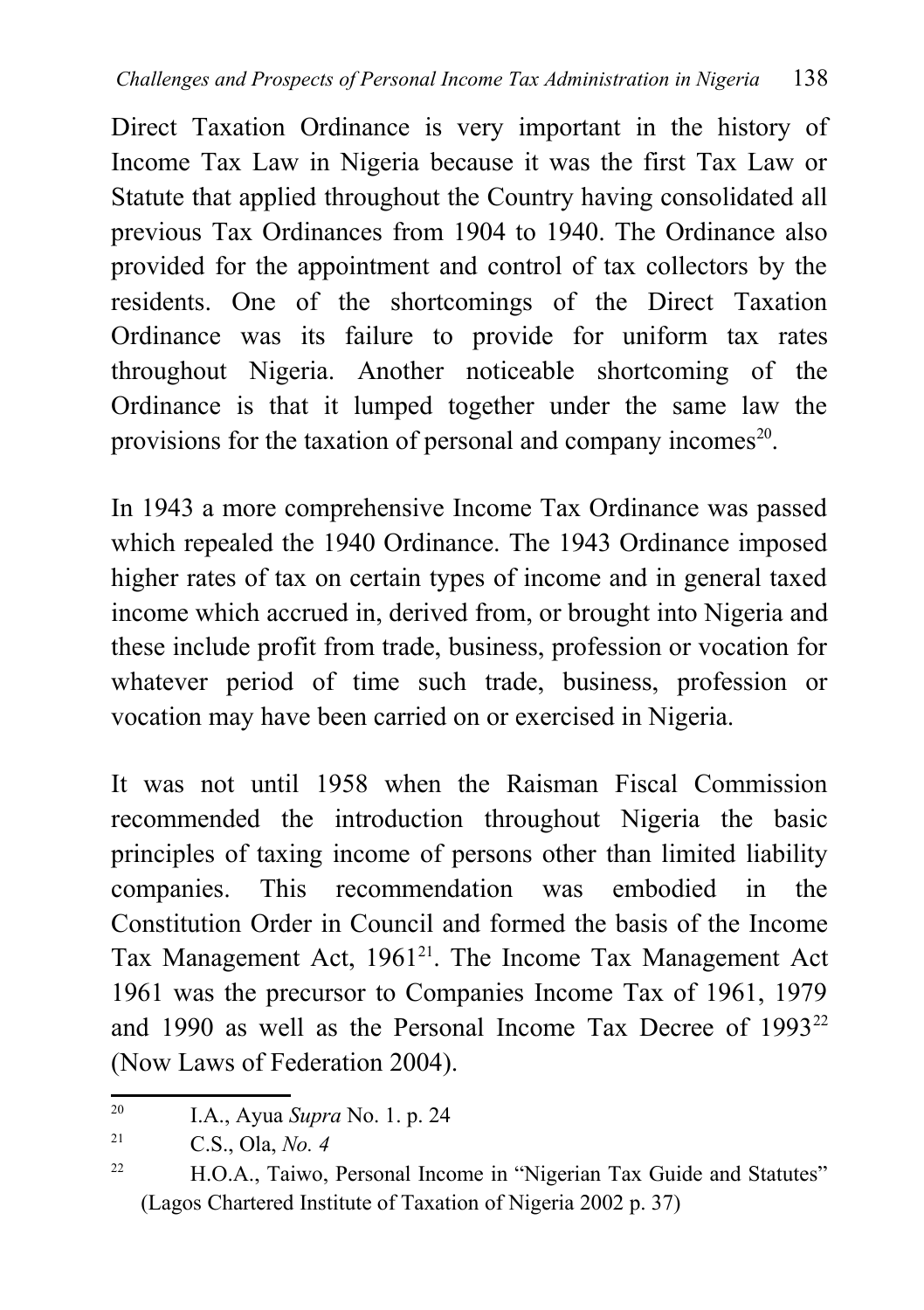In 1975, the Income Tax Management (Uniform Taxation Provisions Decree No. 7 was promulgated). The Decree unified relief's and rate throughout the country with the key advantage of resolving to some extent, the proliferation of various tax laws in the Federation<sup>[23](#page-7-0)</sup>. This was the position until 1979 when all the States laws were invalidated by the 1979 Constitution. In 1993, the Personal Income Tax Act (P.I.T.A) was enacted as a uniform law to regulate Personal Income Tax throughout Nigeria.

#### **Legal Basis for Imposition of Tax**

Traditionally, tax is the main source of revenue to government all over the world. For instance, the first income tax suggested in the United State of America was used to finance the war of 1812 between the Northern State and the Southern State of America<sup>[24](#page-7-1)</sup>. In Egypt, the first known system of taxation was around 2800BC – 3000BC. The tax was used to build the palace of the first Egyptian Pharaoh which subsequently housed other Pharaohs<sup>[25](#page-7-2)</sup>. Even in the days of Jesus Christ when the Pharisees sent their disciples to find out from Jesus if it is lawful for them to pay tax to  $Caesar<sup>26</sup>$  $Caesar<sup>26</sup>$  $Caesar<sup>26</sup>$ , the only reason or purpose why Jesus Christ ask the Pharisees to render to Caesar the things which are Caesar and to God the things which are  $God<sup>27</sup>$  $God<sup>27</sup>$  $God<sup>27</sup>$  is to find out those that are loyal to Ceasar and those loyal to God. At that time, tax was used to exact loyalty and fellowship.

<span id="page-7-0"></span><sup>23</sup> *Ibid*

<span id="page-7-1"></span>

<sup>24</sup> w.w.w. Wikipedia the free enclyclopidia.com. See also Taxes in the Ancient World, University of Pennyslavia Almanac; Col. 48 April 2, 2002

<span id="page-7-2"></span> $25$  Adams; C.; For Good and Evil; The Impact of Taxes on the course of Civilization (New York; Madison Books, 1993) p. 11

<span id="page-7-3"></span><sup>&</sup>lt;sup>26</sup> Holy Bible, Matthew Chapter  $22 \text{ v } 17$ 

<span id="page-7-4"></span><sup>27</sup> *Ibid*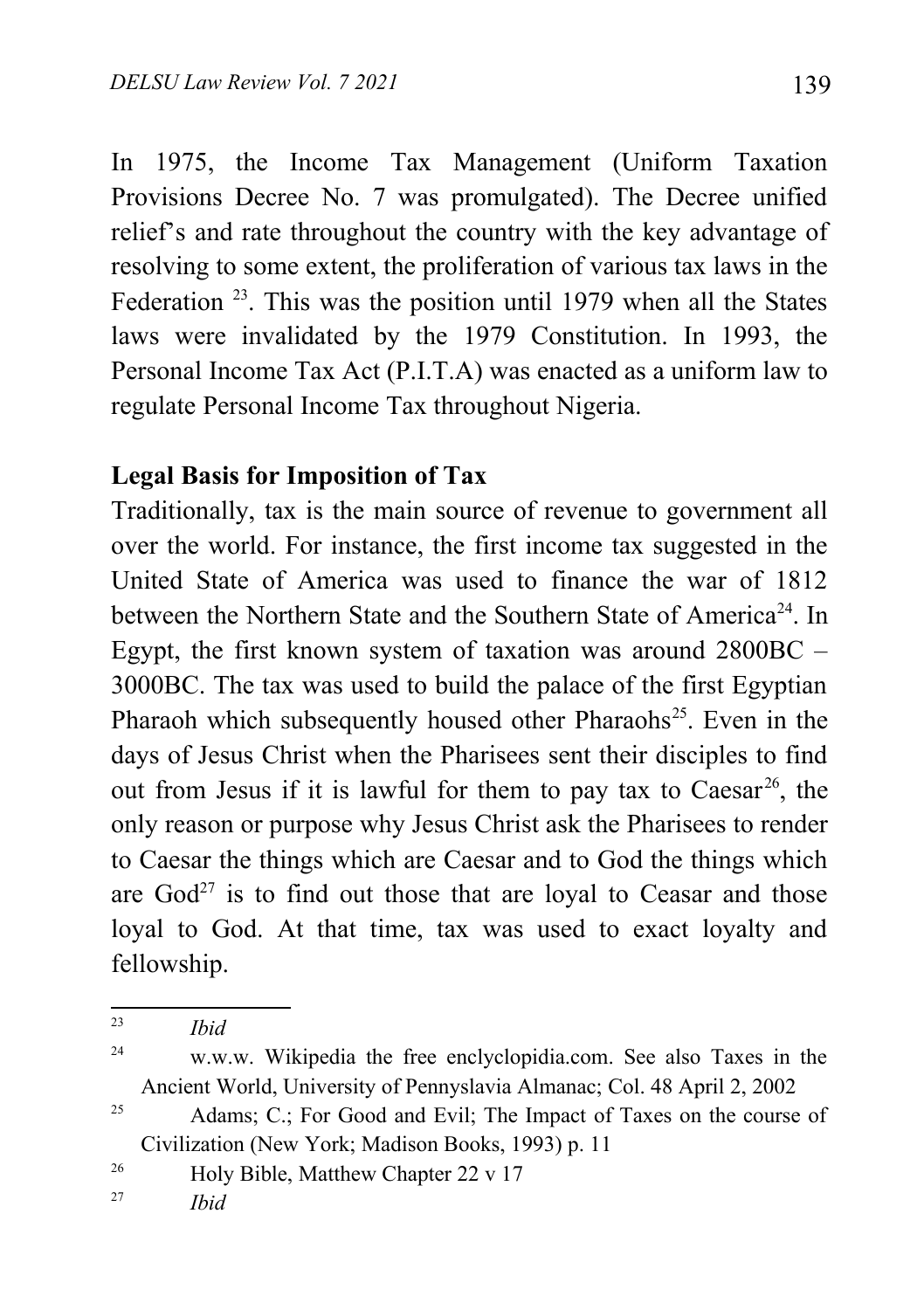But since payment of taxes in modern societies is backed by laws, the question that agitates the mind is; why must citizen pay tax? According to Davis, the primary purpose of taxation is to generate revenue for government expenditure<sup>[28](#page-8-0)</sup>. This assertion has also been reiterated by Ndukwe a Nigerian scholar that the importance of taxation lies primarily in its ability to raise capital formation for the public sector for the development and growth of the economy<sup>[29](#page-8-1)</sup>. Thus, in a developing country such as Nigeria, when government raises money from the taxes paid by citizens, such funds are used for the provision of infrastructure for the common good of the citizens. For example, money derived from taxes is used for the construction and tarring of roads, provision of hospitals and health centres, security, building of bridges, provision of portable water to mention but a few

Tax also assists in the regulation of consumption pattern resulting in economic stabilization and effective redistribution of income<sup>[30](#page-8-2)</sup>. Furthermore, a good tax regime will help to regulate immoral behaviour as could be seen in the stringent taxing of alcohol and tobacco companies. Such stringent taxes no doubt have the end result of controlling the vices associated with them such as criminal activities. The only problem the writer envisaged here is that even with the heavy tax burden on these companies, those who are addicted to drinking and smoking are prepared to buy these goods

<span id="page-8-0"></span><sup>&</sup>lt;sup>28</sup> F.R., Davis: Introduction to Revenue Law (London: Sweet & Maxwell, 1980) p. 4. See also Olugbenga. S. and Asada, D: The Legal Regime of Corporate Taxation in Nigeria: An Appraisal for Management (1996) C.J.L.J vol. 2 No. 2. p. 66

<span id="page-8-2"></span><span id="page-8-1"></span> $29$  E.E., Ndukwe: Taxation with a Micro-Economic Framework for Development in Tax Structure and Administration in Nigeria. (Ibadan; NISER, 1989) p. 13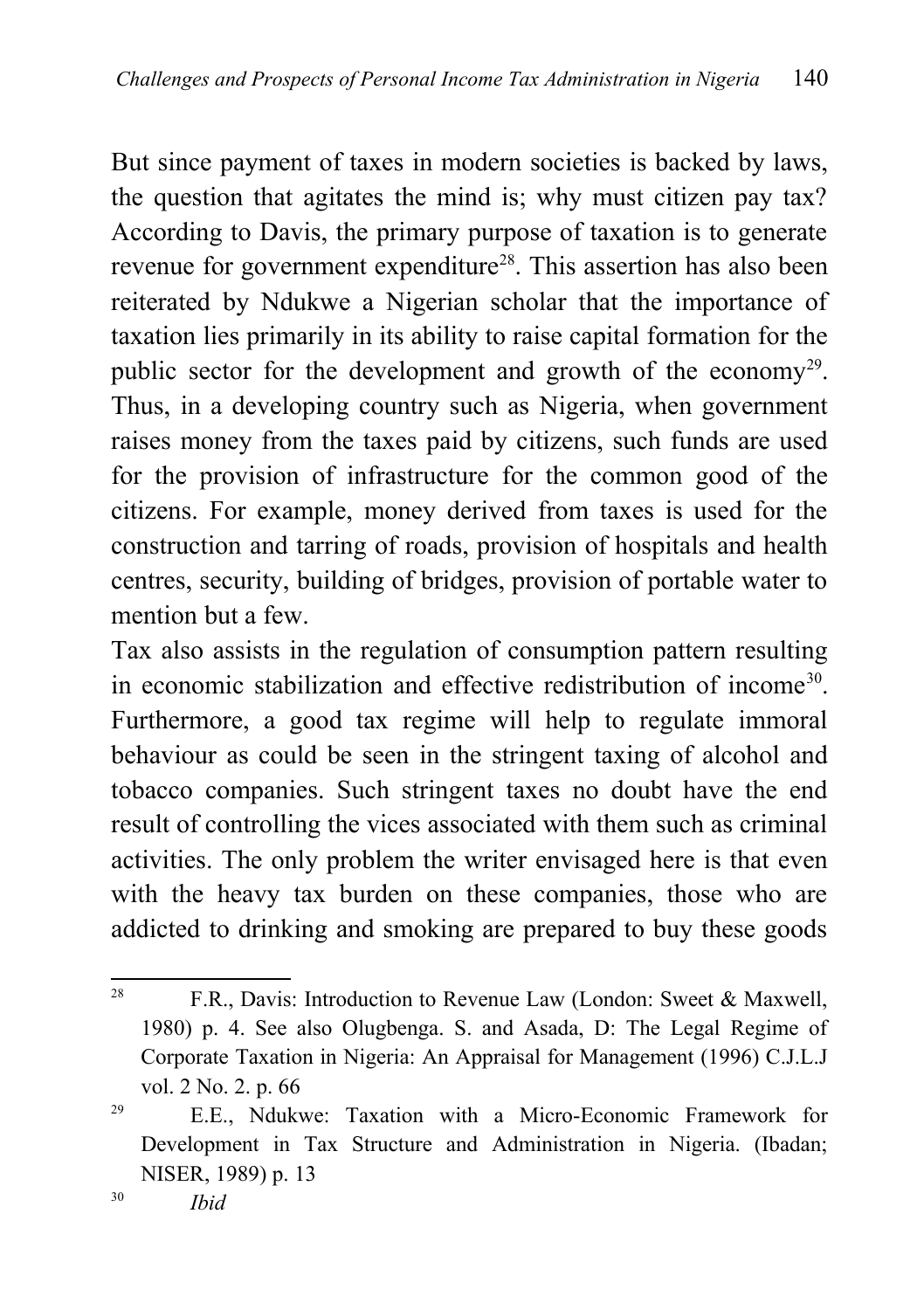at any price provided they derive pleasure from drinking and smoking. The basis of taxation as gleaned from above is by no means exhaustive; issues like investment promotions, favourable balance of payment are also good reasons for taxation.

# **Personal Income Tax**

Personal Income Tax is levy imposed on individual, communities and families and an executor and trustees $31$ . It is the tax levied on employment income and any other income received by  $individuals<sup>32</sup>$  $individuals<sup>32</sup>$  $individuals<sup>32</sup>$ . In other words, it is a tax levied on individual income after removing allowable deductions. Personal income tax is payable for each year of assessment on the aggregate amount each of which is the income of every taxable person, for the year, from a source inside or outside Nigeria, including without restricting the generality of the foregoing:<sup>[33](#page-9-2)</sup>

- i. The gain or profit from any trade, business, professions or vocation for whatever period of time such may been carried out.
- ii. Any salary, wages, fees, allowances or other gains or profit from an employment including gratuities, compensation, bonuses, ,premiums, benefits or other perquisites allowed, given or granted by any person to an employee.
- iii. Gain or profit including any premium arising from a right granted to any other person for the use or occupation of any property.

<span id="page-9-0"></span><sup>31</sup> Personal Income Tax Act 2011

<span id="page-9-1"></span><sup>&</sup>lt;sup>32</sup> J.F., Adebisi; & O.D., Gbegi: "Effects of Tax Avoidance and Tax Evasion of Personal Income Tax Administration in Nigeria". (A.J.H.S.S) American Journal of Humanities and Social Sciences Vol. 1 No. 3, 2013, p. 125-134

<span id="page-9-2"></span><sup>&</sup>lt;sup>33</sup> Section 3 Personal Income Tax Act, 2011.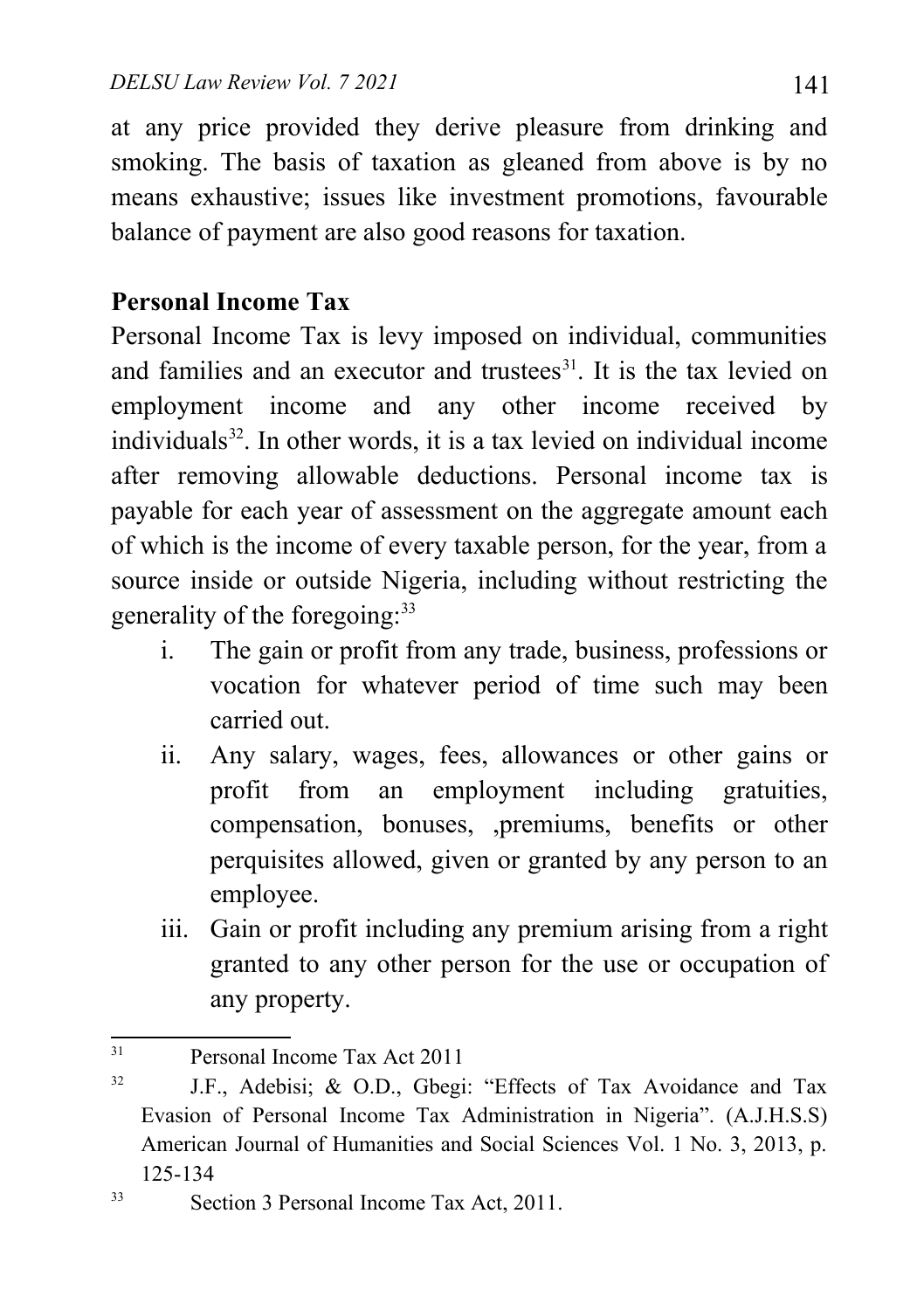- iv. Dividends interest or discount
- v. Any pension, charge or annuity
- vi. Any profit, gain or other payments not falling within paragraph (a) to (e) inclusive of this subsection.

Although, the above list of taxable items are not the only ones that are open to taxation. All income except those exempted are taxable, it also include pay-as-you-earn, (P.A.Y.E), direct assessment and withholding tax. This system of taxation came into limelight in 1958 when the Raisman Fiscal Commission recommended the introduction throughout Nigeria the basic principles of taxing income of persons other than limited liability companies. This recommendation was included in the Constitution Order in Council  $\text{Act}^{34}$  $\text{Act}^{34}$  $\text{Act}^{34}$ .

In 1975, the Income Tax Management (Uniform Taxation Provision Decree, No. 7) was promulgated as an amendment to the 1961 law. The new law unified reliefs and rates throughout Nigeria with the key advantage of resolving to some reasonable extent, the proliferation of different tax laws in the country. This was the position until the Personal Income Tax Act 1993 was enacted as a uniform law to regulate personal income tax throughout Nigeria. The 1993 Personal Income Tax Act remained until the 2011 amendment. The philosophy behind the personal income tax is to generate revenue for government and bring every taxable person into the tax net.

# **Personal Income Tax Administration in Nigeria**

<span id="page-10-0"></span><sup>&</sup>lt;sup>34</sup> The view expressed were equally shared by C.S., Ola; in his book titled Income Tax Law for Corporate & Unincorporated Bodies in Nigeria (Ibadan, Heinemann Educational Books Nig. Ltd and Y.A.A., Agbonika; in his book titled Problems of Personal Income Tax in Nigeria (Ibadan, Agbonika Press Ltd, 2012) p. 450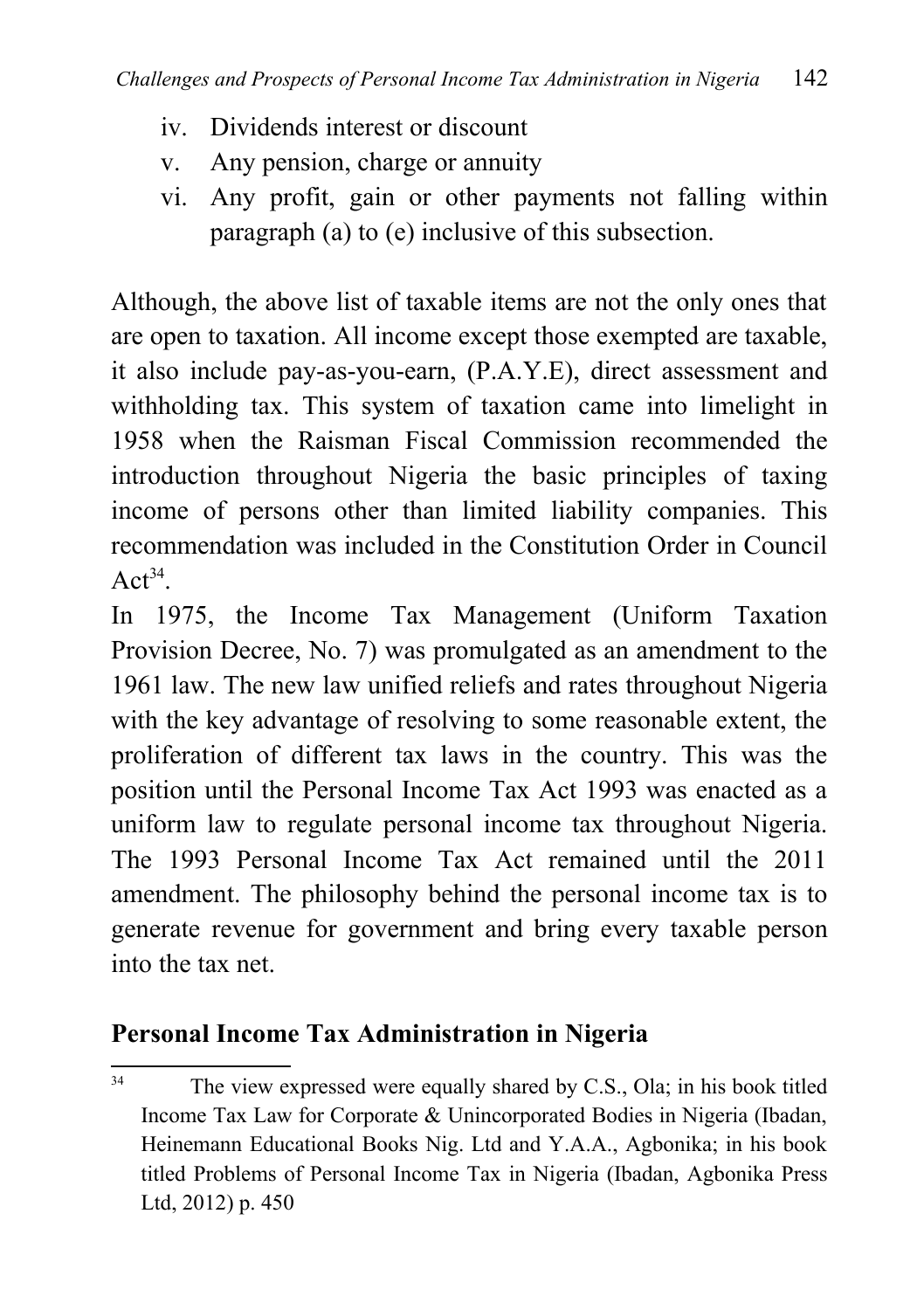Government had always used tax to raise fund to run the business of government but also as an important fiscal tool for economic development and alleviation of poverty. There is therefore need to have in place a strong and vibrant tax administration not only at the Federal level but also at States and Local Government level in order to achieve tax objectives. Sadly, the administration of personal income tax has been neglected due to the discovery of oil. Since the discovery of oil, the Nigerian economy has to large extended been dominated by the oil sector and oil revenue now accounts for about 85 percent of foreign exchange and over 80 percent of government revenue<sup>[35](#page-11-0)</sup>. The rise in the relative importance of oil has resulted in the relative neglect of other sectors. Unfortunately, this development in the oil sector has a serious unintended consequences on other important sections of the economy, especially manufacturing and agriculture thereby making efficient and effective personal income tax administration become less competitive. The primary objective of this segment is to examine personal income tax administration in Nigeria, the agencies that are involved in the administration, their efforts, challenges and prospects.

Tax administration could be defined as the process of assessing and collecting taxes from taxable individuals and companies by relevant tax authorities in such a way that correct amount assesses is collected with minimum tax avoidance or tax evasion. In other words, tax administration simply put, is the implementation of tax laws in order to achieve their objectives. If there are good tax laws which are badly administered, the philosophy behind personal

<span id="page-11-0"></span><sup>35</sup> J., Nnanna: Using Taxation to Reposition Nigeria. Being a paper presented during the conference of the Federal Inland Revenue Service (FIRS) 2006, p. 25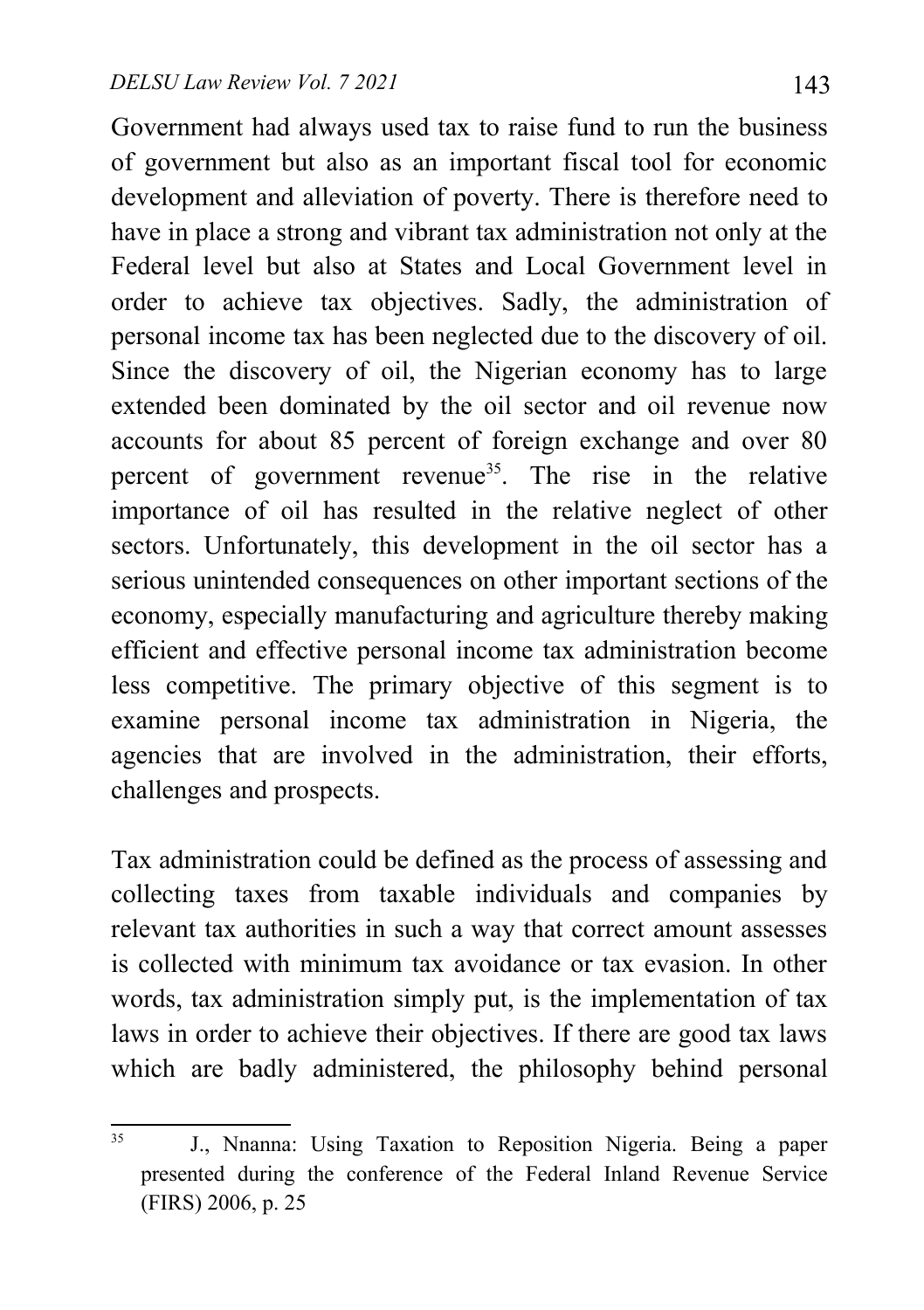income tax will still fall short of achieving the objectives of  $taxation<sup>36</sup>$  $taxation<sup>36</sup>$  $taxation<sup>36</sup>$ . Tax administration in Nigeria is fundamentally a function of the three tiers of government. Each tier has a machinery to guarantee effective collection of taxes within its jurisdiction.

# **Administration of Tax at Federal Level**

At the Federal level, the relevant tax authority is the Federal Board of Inland Revenue (FBIR). The Board is constituted under section1 (i) of the Companies Income Tax  $Act^{37}$  $Act^{37}$  $Act^{37}$ . The operational arm of the Board is the Federal Inland Revenue Service (FIRS). The FIRS is charge with the responsibility of assessing and collecting relevant taxes on behalf of the Federal Government. The Federal Inland Revenue Service (Establishment) Act (FIRSEA) establishes a new legal framework for the reorganization of the Federal Board of Inland Service. The establishment of the Federal Inland Revenue Service (FIRS) under the FIRSEA is very germane from legal perspective. First, it transformed the Federal Inland Revenue Service from an extra ministerial agency into a government parastatals (a statutory body) with powers and duties clearly designated by the enabling Act. Secondly, the Federal Inland Revenue Service is now autonomous to the extent provided for in the Establishment Act. The autonomy of the FIRS has empowered it to formulate, innovate and implement policies targeted towards effective administration of personal income tax laws, recruit and in extreme cases terminate appointment of its personnel in appropriate

<span id="page-12-0"></span><sup>&</sup>lt;sup>36</sup> The assertion has been alluded to by J.F., Due; when he stated that no tax can conform with expected standard of equity if it cannot be administered with high degree of effectiveness. If persons are able to escape, by Legal or Illegal means, the tax to which they should logically be subjected under the general scope of the tax, the theoretical equity of the tax is to a large measure lost.

<span id="page-12-1"></span><sup>37</sup> Section 1 Companies Income Tax Act (CITA) 2004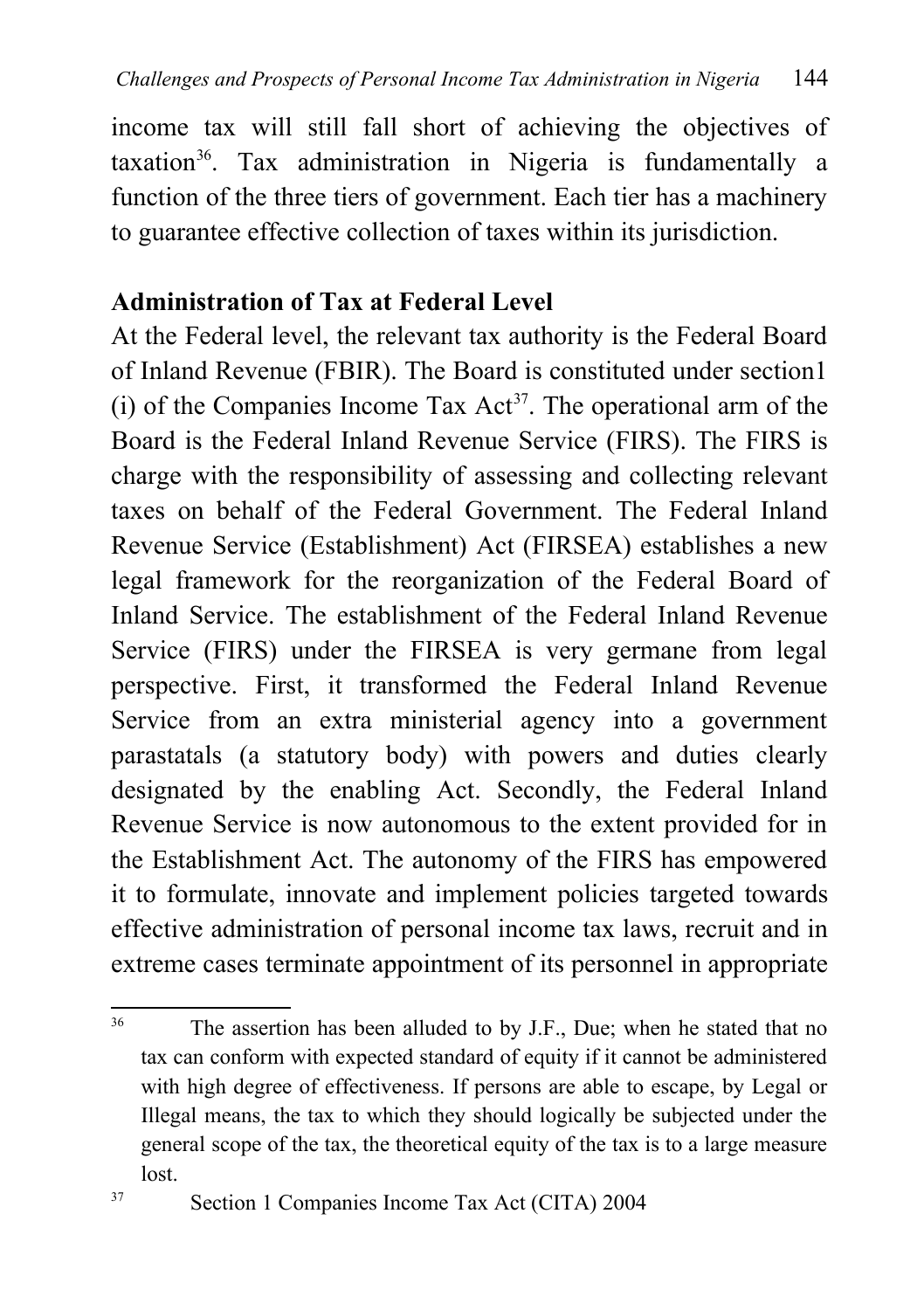situations. Although, the autonomy conferred on the Federal Inland Revenue Service is not without restriction. The power of the FIRS to borrow by way of loan, overdraft or otherwise from any source and appoint any governmental agency to collect revenue on its behalf are subject to the approval of the minister in-charge<sup>[38](#page-13-0)</sup>. Furthermore, the Act provides that the Board shall be subject to the general direction of the Minister in the exercise of its power and duties except that the Minister cannot give instruction from which a person will benefit in relation to the person's tax liability or which will have the effect of influencing the effective enforcement of the tax laws<sup>[39](#page-13-1)</sup>.

#### **Administration of Tax at State Level**

The taxing authority of the state is the State Board of Internal Revenue<sup>[40](#page-13-2)</sup>. The State Board of Internal Revenue has its operative arm as; State Internal Revenue Service (SIRS). The Board is headed by a chairman who is expected to be experienced in tax matters and should be a member of a recognized professional body. He has five (5) other members working with him.

The SBIR is saddled with the responsibility of ensuring the effectiveness and optimum collection of all taxes and penalties due to the government under the relevant laws among other duties. The state Board of Internal Revenue has Technical Committee whose

<span id="page-13-0"></span><sup>38</sup> Section 21 Federal Inland Revenue Service (Establishment) Act No. 13, 2007.

<span id="page-13-1"></span><sup>39</sup> Section 51(1) Federal Inland Revenue Service (Establishment) Act No. 13, 2007.

<span id="page-13-2"></span><sup>40</sup> Section 87(1) Personal Income Tax Act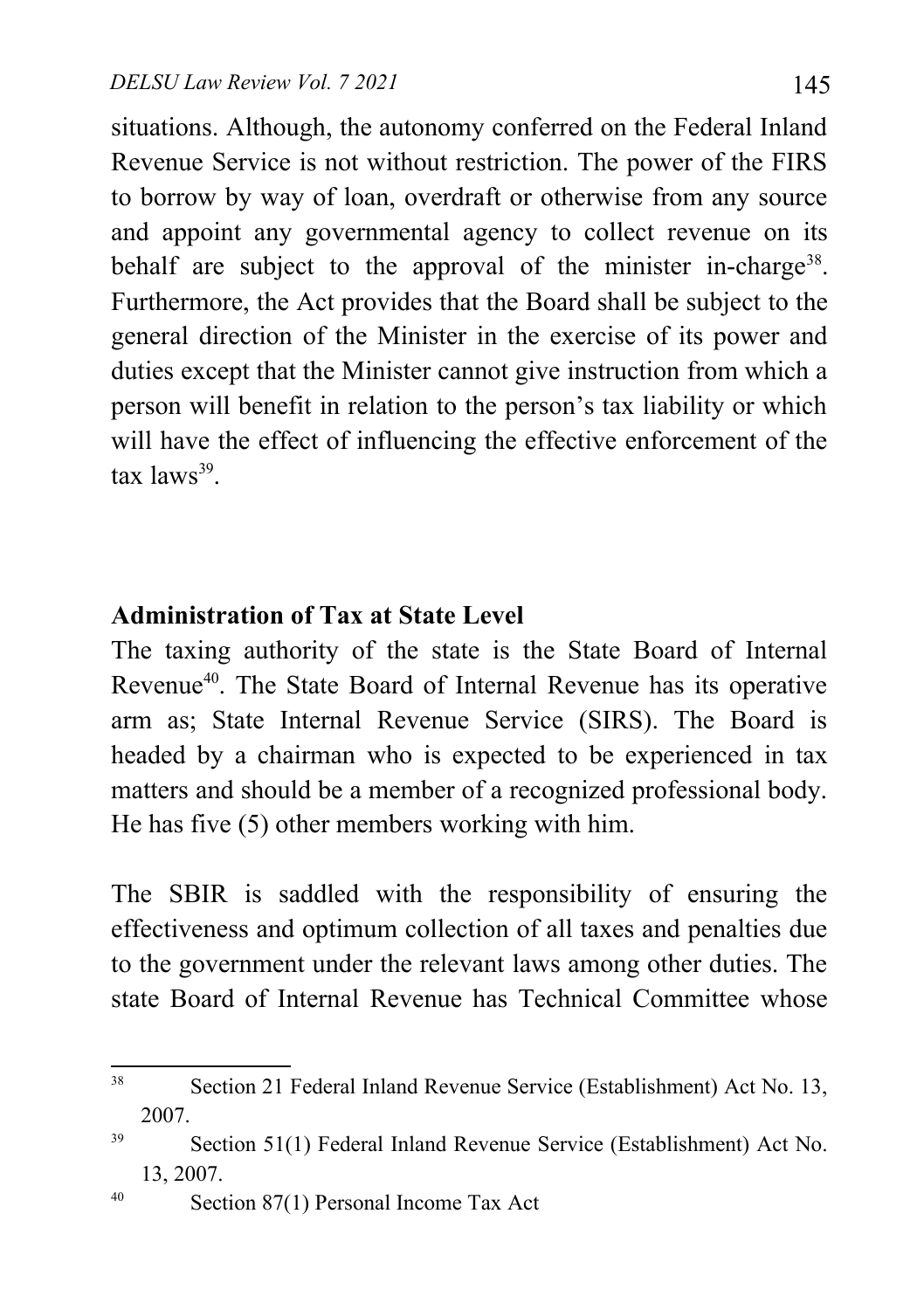duty it is to consider all matters requiring professional and technical expertise and make recommendations to SBIR.

There is also the Joint State Revenue Committee<sup>[41](#page-14-0)</sup> whose function is to implement decisions of the Joint Tax Board and advise the Joint Tax Board of the state and Local Government on revenue matters.

## **Local Government Taxing Authority**

Tax administration at the Local Government Level is under the auspices of the Local Government Revenue Committee<sup>[42](#page-14-1)</sup>. The committee is under the chairmanship of the supervisor of Finance in the Local Government Council with three other councilors of the council as members in addition to two nominees of the Local Government Council chairman based on their personal merits. These two persons must be experienced in revenue matters.

The Revenue Committee is responsible for the assessment and collection of taxes, fines and rates under the jurisdiction of the Local Government Council. It operates through a Revenue Department. Both the Local Government Revenue Committee and the Revenue Department are autonomous of the Local Government Treasure<sup>[43](#page-14-2)</sup>.

It is remarkable to note that the state and Local Government Revenue Agencies were established by a Federal Statute, the Personal Income Tax Act (P.I.T.A). This is a carry-over from the military era which cannot fit into the framework of the 1999 Constitution and the principle of fiscal Federalism. The Federal

<span id="page-14-0"></span><sup>41</sup> Section 92 Personal Income Tax Act

<span id="page-14-1"></span><sup>42</sup> Section 85 (d) Personal Income Tax Act

<span id="page-14-2"></span><sup>&</sup>lt;sup>43</sup> Section 85D  $\&$  E of the Personal Income Tax Act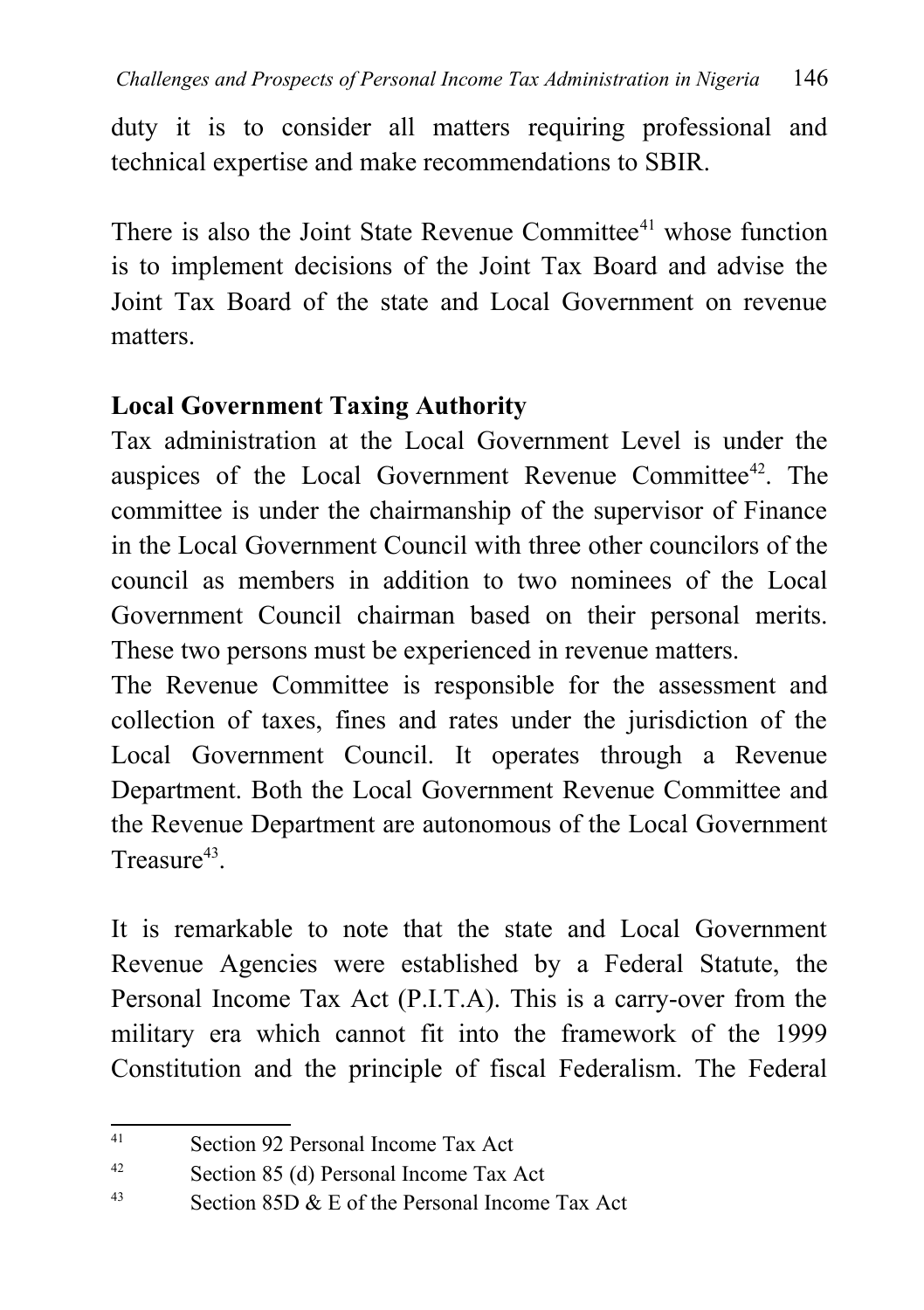Government cannot lawfully establish revenue agencies for the state and dictate the membership of such agencies. In our opinion, it is the prerogative of each state and Lagos State has rightly chartered the correct course by enacting a law establishing Lagos State Board of Internal Revenue Law whose membership is determined by the State in accordance with its preference<sup>[44](#page-15-0)</sup>. The National Assembly on 30<sup>th</sup> September, 1998 enacted the taxes and levies (Approved list for collection)  $Act^{45}$  $Act^{45}$  $Act^{45}$  which is meant to check mate the rising incidences of double taxation.

The Taxes and Levies Act in section 1 (1) states:

Notwithstanding anything contained in the Constitution of Federal Republic of Nigeria 1999, or in any other enactment or law, the Federal Government, State Government and Local Government, shall be responsible for collecting the taxes and levies listed in part I, II and part III of the schedule to this Act respectively …

Part I, of the schedule to the Taxes and Levies Act list taxes to be collected by the Federal Government as follows:

- 1. Companies Income Tax
- 2. Withholding tax on companies, residents of the Federal Capital Territory Abuja and non-resident individuals.
- 3. Petroleum Profit Tax.
- 4. Value Added Tax
- 5. Education Tax

<span id="page-15-0"></span><sup>44</sup> Sanni Abiola in the paper to the Pre-induction Special Training Programme of the Chartered Institute of Taxation of Nigeria (2008) p. 31

<span id="page-15-1"></span><sup>&</sup>lt;sup>45</sup> Chapter T2 Laws of the Federation of Nigeria 2007 (hereinafter called the "Taxes and Levies Act) 2007.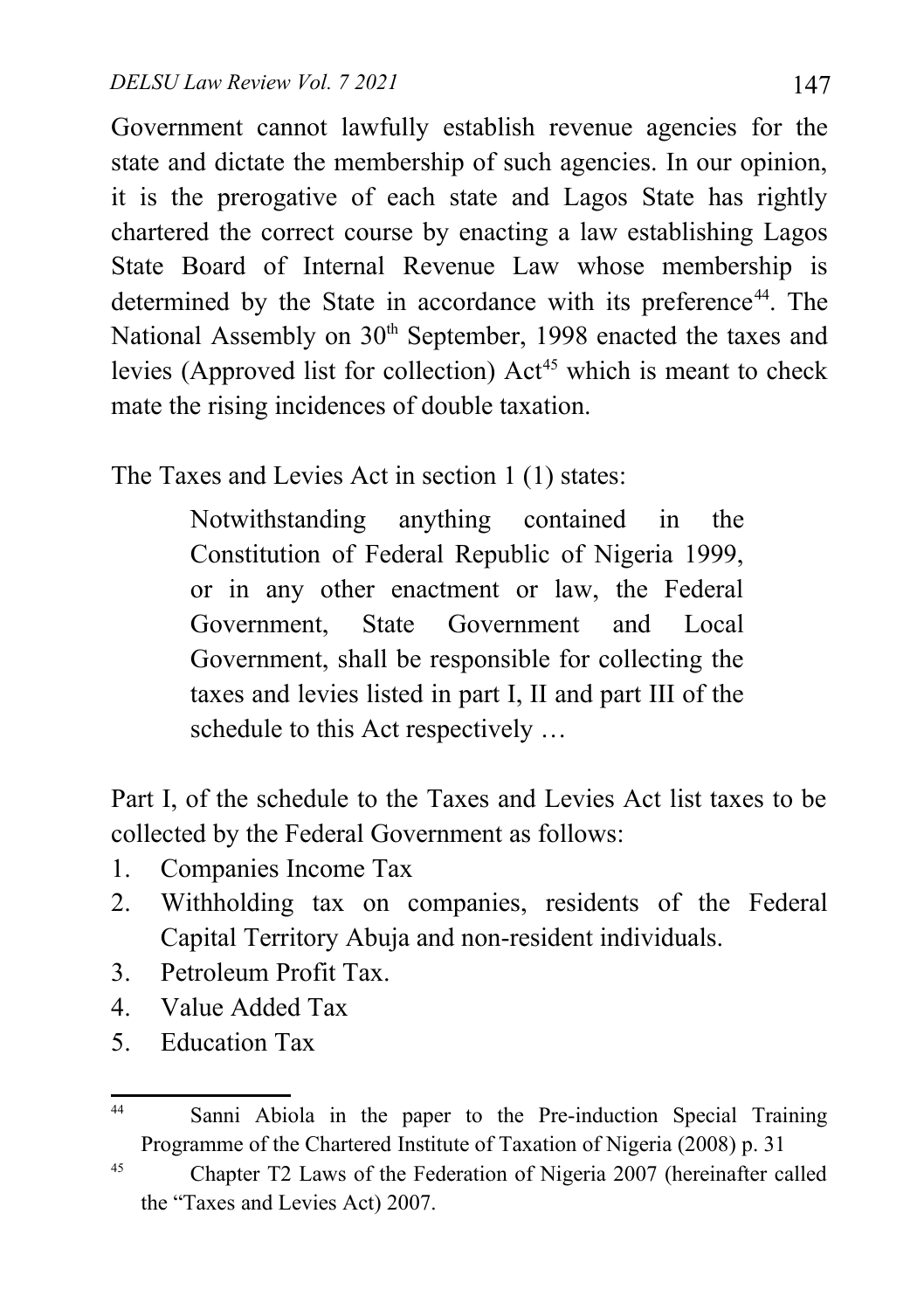- 6. Capital Gain Tax on residents of the Federal Capital Territory, Abuja, bodies Corporate and non-resident individuals.
- 7. Stamp duties on bodies corporate and residents of the Federal Capital Territory Abuja.
- 8. Personal Income Tax in respect of:
	- a. Members of the Armed Forces of the Federation
	- b. Members of the Nigerian Police
	- c. Residents of the Federal Capital Territory Abuja; and
	- d. Staff of the Ministry of Foreign Affairs and non-resident individuals

Part II of the schedule to the Taxes and Levies Act list the taxes to be collected by the State Government as follows:

- 1. Personal Income Tax in respect of:
	- a. Pay-As-You-Earn (AYE); and
	- b. Direct Taxation (Self Assessment)
- 2. Withholding tax (individuals only)
- 3. Capital gain tax (individuals only)
- 4. Stamp duties on instrument executed by individuals
- 5. Pools betting and lotteries, gaining and casino taxes.
- 6. Road Taxes
- 7. Business premises registration fee in respect of
	- a. Urban areas as defined by each State; maximum of:
		- i.  $\mathbb{H}10,000$  for registration, and
		- ii. N5,000 per annum for renewal of registration, and
	- b. Rural area
		- i. N2,000 for registration; and
		- ii. N1,000 per annum for renewal of registration.
- 8. Development levy (individual only) not more than N100 per annum on all taxable individuals.
- 9. Naming of street registration fees in the State Capital.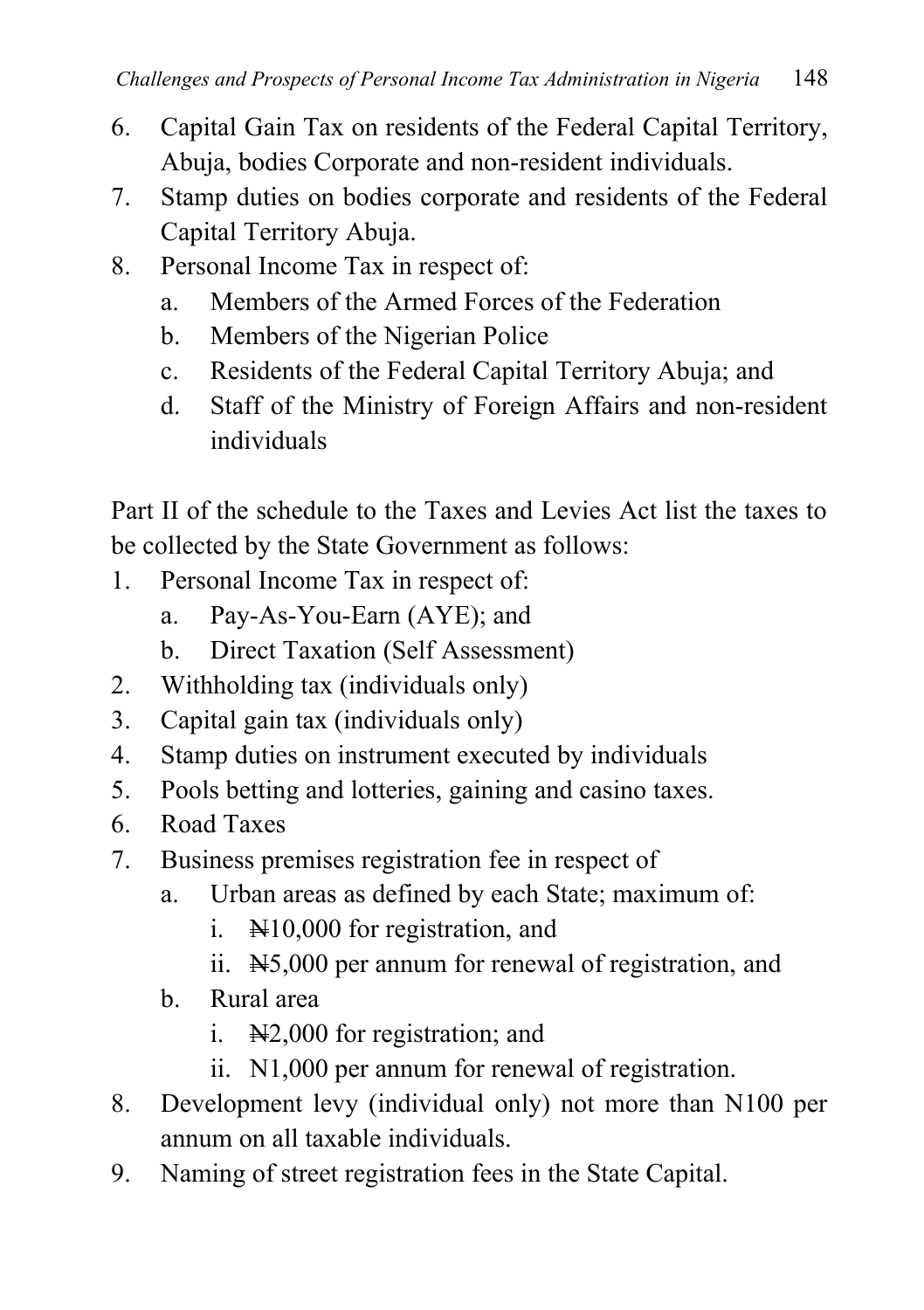- 10. Right of occupancy fees on land owned by the State Government in Urgan areas of the State.
- 11. Market taxes and levies where State Finance is involved.

Part III of the schedule of the Taxes and Levies Act lists the taxes to be collected by the Local Government as follows:

- 1. Shops and Kiosks rates
- 2. Tenement rates
- 3. On and Off liquor license fees
- 4. Slaughter slab fees
- 5. Marriage, birth and death registration fees
- 6. Naming of street registration fee, excluding any street in the State Capital.
- 7. Right of occupancy fee on lands in rural areas, excluding those collectable by the Federal and State Governments.
- 8. Market taxes and levies excluding any market where State finance is involved.
- 9. Motor park levies
- 10. Domestic animal fee
- 11. Bicycle, truck, canoe, wheelbarrow and cart fees, other than a mechanical propelled truck.
- 12. Cattle tax payable by cattle farmers only.
- 13. Merriment and road closure levy
- 14. Radio and television license fees (other than radio and television transmitter)
- 15. Vehicle radio license (to be imposed by the local government of State in which the car is registered)
- 16. Wrong parking charges
- 17. Public convenience, sewage and refuse disposal fees
- 18. Customary burial ground permit fees.
- 19. Religious places establishment permit fees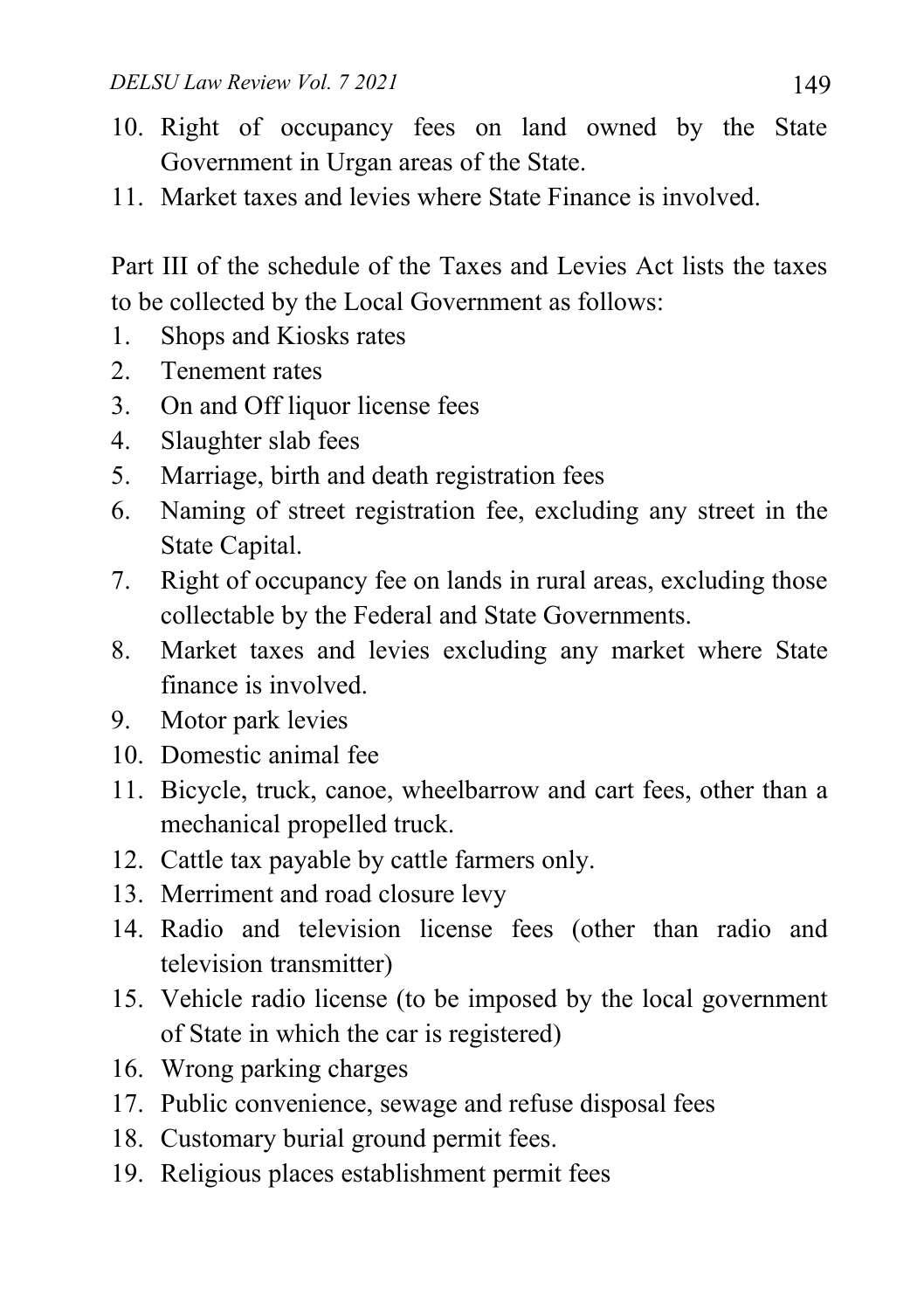The Taxes and Levies Act showed the tier of Government empowerment to collect particular taxes. The essence of the Act is to streamline the collection of these listed taxes; avoid double and multiple tax collection from the taxpayer. Accordingly, it is a check against double taxation.

#### **Challenges of Personal Income Tax Administration in Nigeria**

The administration of personal income tax in Nigeria has some challenges. Tax being legal compulsory money deducted from tax payers' earnings is sometimes not taken whole hearted by tax payers and thus would look for avenue to short change it's payment. Besides, the machinery of collection, and it's use is bedeviled with challenges. This is why Nigeria revenue derivable from income tax had been all time low as a result of improper tax administration, assessment and collection<sup>[46](#page-18-0)</sup>.

Flowing from the above; one major challenge to income tax administration inclusive of personal income tax is the problem of assessment. Assessment is the process by which the taxable income of taxpayer is denoted and appropriate tax chargeable. Assessment is done in three ways viz: Original assessment, Revised assessment and Additional assessment. Original assessment is the first assessment done on a tax payer income in a given year. A tax payer may agree or not agree to it. Should the tax payer disagrees; he raises objection by filling a notice of objection. On the basis of objection raised by the tax payer; the second type of assessment comes into being. Thus; revised or amended assessment is the assessment done in reaction to tax payer's objection and such is

<span id="page-18-0"></span><sup>46</sup> F.F., Adegbite, & A.S., Fakile, "Company Income Tax and Nigeria Economic Development European *Journal of Social Sciences*, 22(2); pp. 309- 319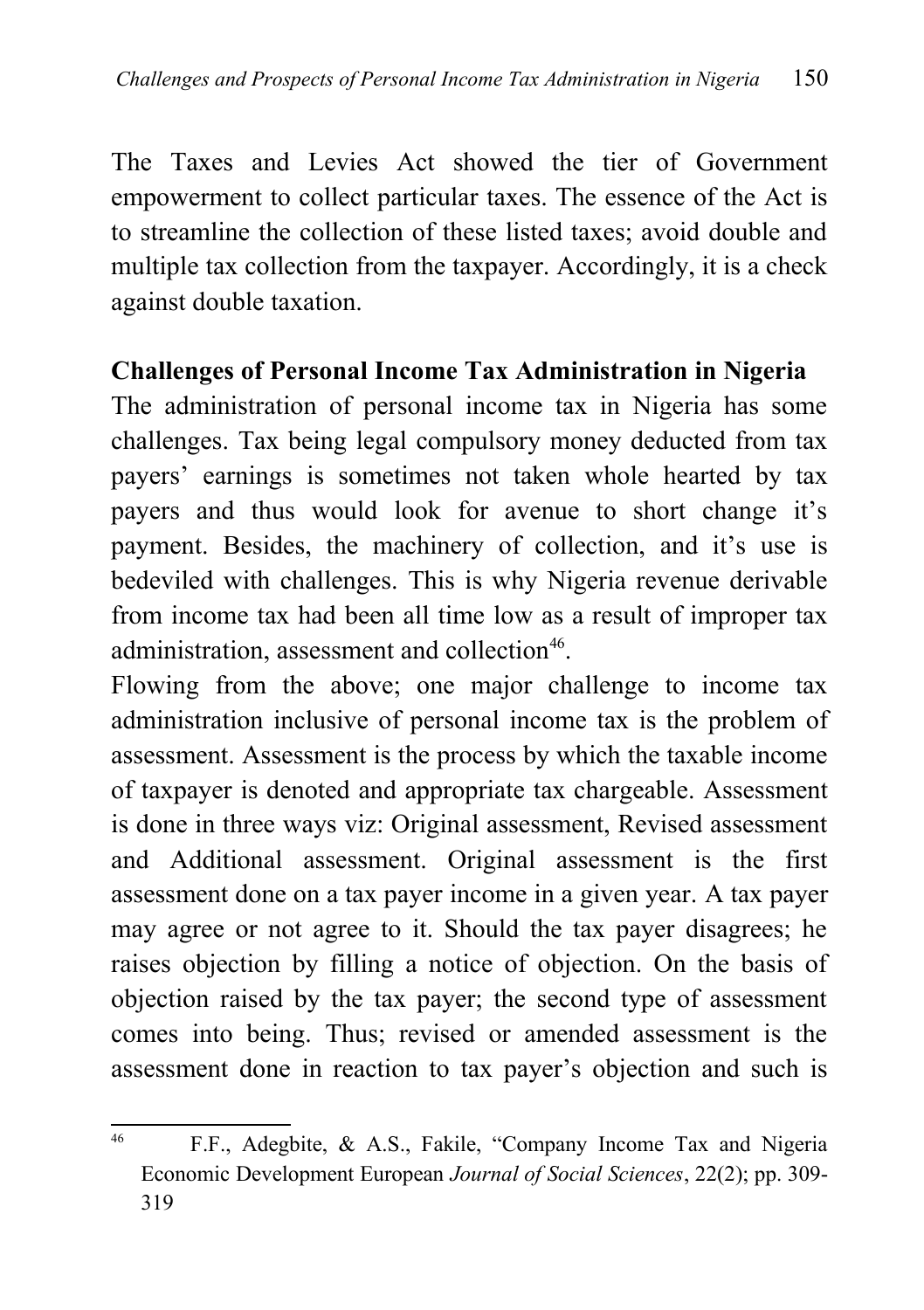made to replace the original assessment done. Additional assessment on the other hand is assessment raised on a tax payer that had not been assessed or previously under assessed. In other words when it had seemed reasonable or discovered by the Board that a person or company liable to tax has not been assessed or assessed lower amount than what ought to be paid or charged, the Board may within the year of assessment or within six years after the expiration thereof, assesses such person or company at such amount or additional amount as supposed to have been charged.

The types of tax assessment discussed above can either be in form of provisional assessment, best of judgment (BOJ) assessment and self assessment. Provisional assessment is tax estimated for a taxpayer based on what the taxpayer paid the previous or preceding year of assessment. Best of judgment assessment is assessment done by the Board of Inland Revenue on its own best judgment or value for a taxpayer that is in default of filed returns or the one that had not even been registered for tax purposes. While self assessment is that type in which taxpayer is made to complete a Standard Self Assessment Form. Whatever that is filled in the form is subject to verification by the Board so as to arrive at what the taxpayer ought to pay.

Of concern from the foregoing is the challenge of assessments which are of two forms or aspects. The first issue here or challenge is that of identification of persons or company and the like to be assessed. In addition to this, is the address and place of residence of the aforementioned. It is difficult sometimes to identify taxable persons, company and the like. Viz-a-viz their addresses and place of residence. Many people or persons and companies do not come out voluntarily for tax purposes. Some give fake addresses both for official business and residence. Consequently, some taxpayers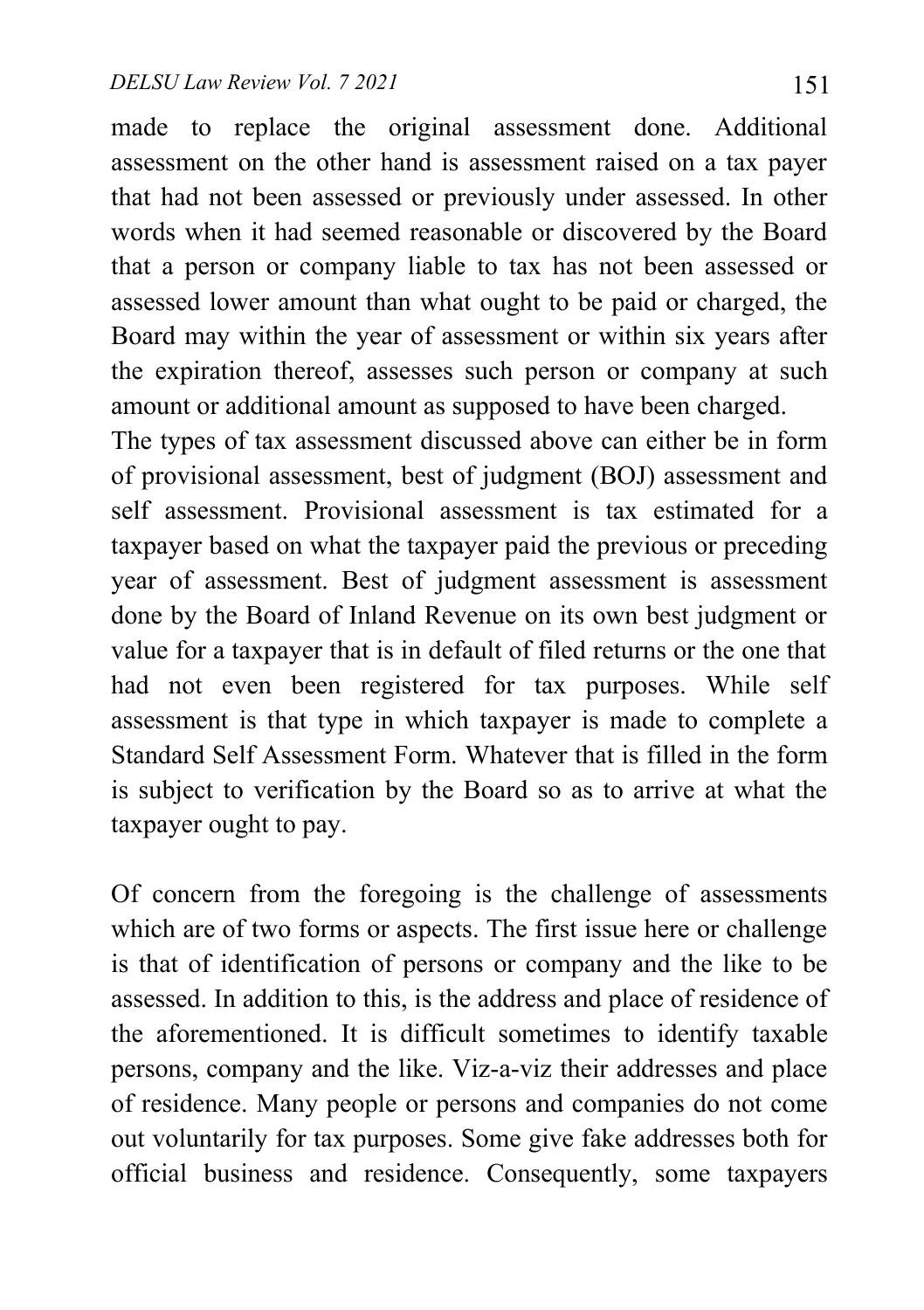either evade and or avoid payment of taxes, thereby rendering tax administration ineffective and inefficient culminating in the reduction of revenue ought to be derived by government.

Another issue of tax assessment is the difficulty in the ascertainment of the word "income" for tax purposes. Income includes employment income, business income, income from profession or vocation, interest, rents, dividends and so on either earned in Nigeria or brought into it. Often times taxpayers disregard notices to file returns of income form by way of failure to render any returns at all or some in the pretext of being illiterate returned useless forms or some others engaging in all forms of illegalities to dodge tax burden. All these and more make assessment a problem.

Enforcement problem is another concern of tax administration in Nigeria. Agreed that there are enabling laws to tackle tax enforcement but strict compliance is a far cry from what is expected. There are machinery's put in place for tax enforcement, like tax clearance certificate, penalties for tax defaulters nevertheless taxpayers still evade and avoid taxation.

Besides; sanctions put in place to check tax defaulters are either too insignificant or not effectively prosecuted. Tax defaulters either go unpunished or punished abysmally. This is why the author is of the view that punishment for tax defaulters under section 47(3) of PITA is too insignificant to enforce compliance. Thus tax payers could even choose to default and pay lesser fines than pay the actual tax. An inadequate experienced and qualified personnel is an issue or challenge to the administration of tax system in Nigeria. According to Ariwodola, most tax officers lack the basic or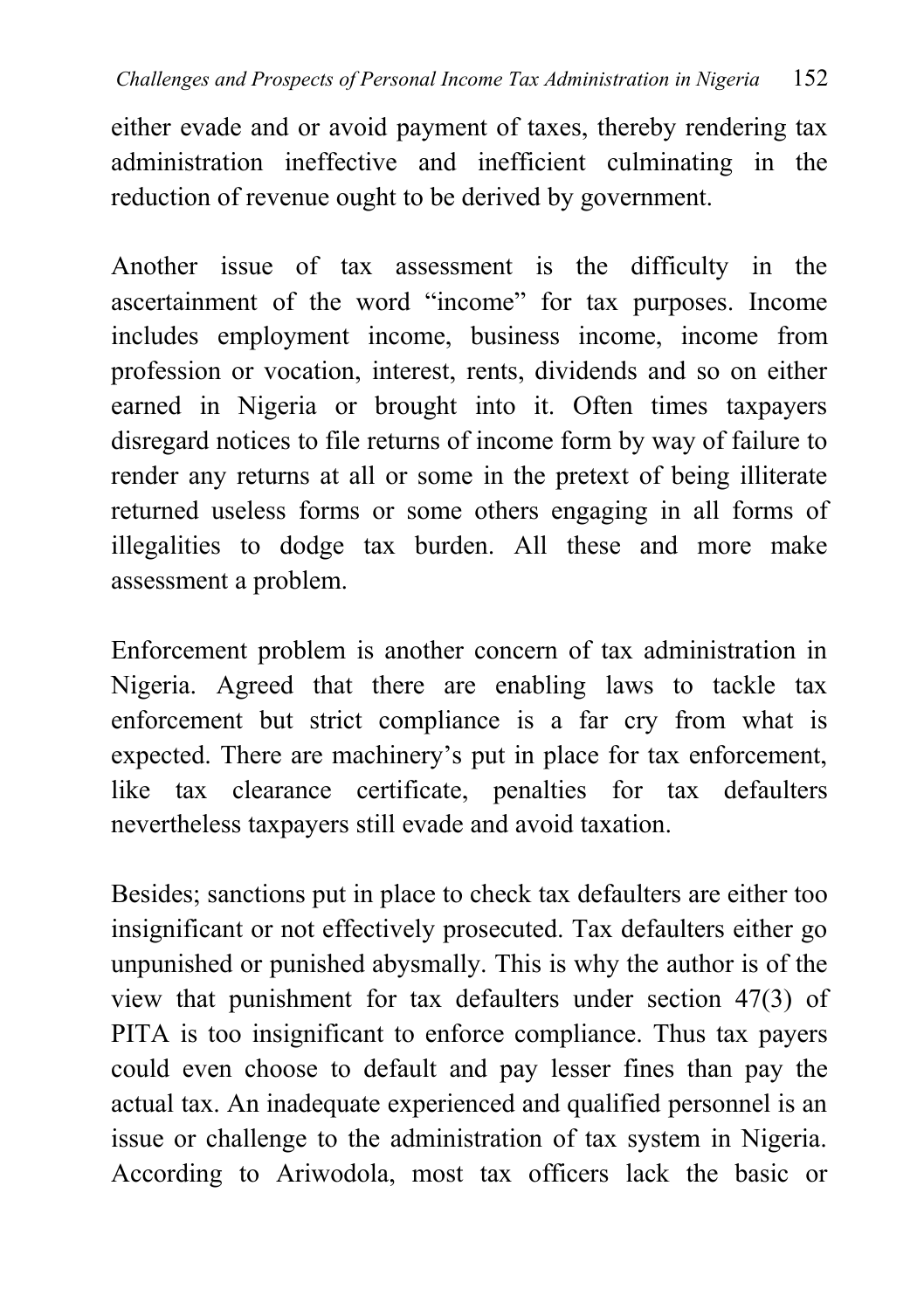exquisite knowledge of tax payers.<sup>[47](#page-21-0)</sup> Since there is shortfall in man power; the few ones are overstretched leading to low productivity. Closely related to this is poor condition of service that makes staff to embark on job mobility.

Corruption is a bane or challenge of tax administration in Nigeria; Personal income tax inclusive. There is the incidence of corruption and sharp practices among tax personnel. It is not uncommon to hear of tax officials printing their own receipts, forge tax clearance certificate for taxpayer; collude with taxpayers, companies to reduce tax burden. All these account for ineffective and inefficient tax administration and reduction in revenue ought to have been generated thereof.

The difficulties in delineating tax boundaries or jurisdiction is an issue in tax administration. There seemed to be overlap in tax jurisdiction among the three taxation authorities; Federal Inland Revenue Service; State Inland Revenue Service and the Local Government Revenue Committee ejecting difficulties in collection of taxes as a result of the conflict. Accordingly, the issue of revenue allocation and the distribution of proceeds of VAT still pose concern for tax administration. It is worthy to note that almost all the factors leading to tax avoidance and tax evasion are causes or problems of ineffectiveness and inefficiency of tax administration in Nigeria.

## **Prospects of Personal Income Tax Administration in Nigeria**

It is not all glooming for tax administration in Nigeria. There is ray of hope that there will be improvement in tax administration in

<span id="page-21-0"></span><sup>&</sup>lt;sup>47</sup> J.A., Ariwodola, (2002) Personal Taxation in Nigeria,  $(4<sup>th</sup> Ed)$ . Lagos: J.A.A Nigeria Ltd.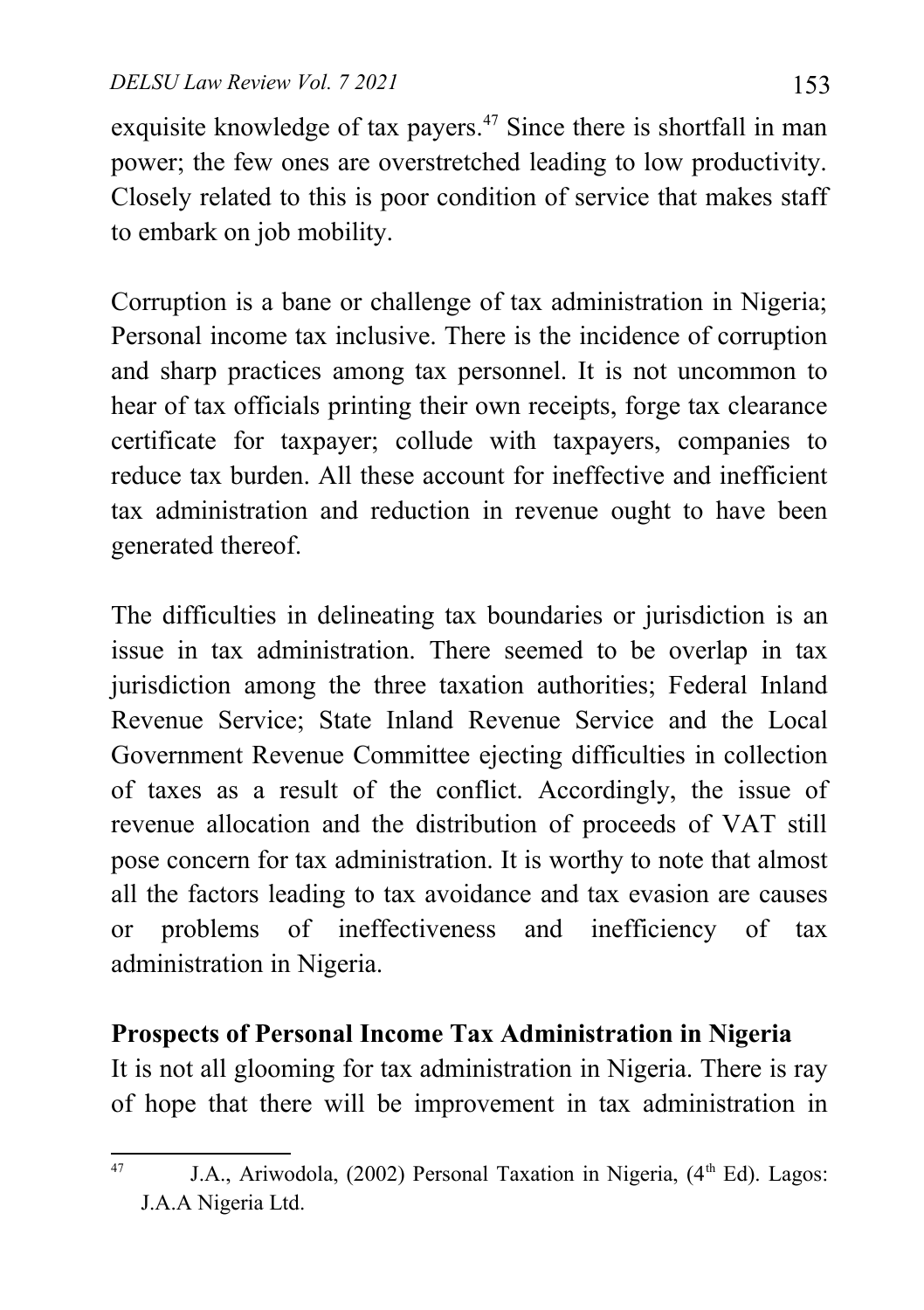Nigeria. One of the prospects of tax administration in Nigeria is Public Enlightenment. Tax authorities should embark on enlightenment campaign and educate tax payers on the need for payment of taxes. This is ongoing for a state like Delta; radio and television jingles and information about taxation on bill boards are displayed to encourage taxpayers to pay tax. This is capable of encouraging compliance and increasing revenue generation.

Insistence of presentation of Tax Clearance Certificate by individuals, groups and companies that have dealings with government on any form of transaction will sensitize the aforementioned to pay tax. It is on record that in some dealings with government, individuals and companies are required to present tax clearance certificate (TCC). All the government needs to do is to block loopholes or avenues of forging the TCC.

Closely related to this is the strengthening of the penalties for tax non-companies. As it is, some penalties for non-compliance with tax laws are too minimal that some tax payers would prefer to pay the fines than to comply with tax laws. For instance section  $47(1)$ provides that: tax authority may give notice to a tax payer to among other things fill and return requisite tax form; attend personally before a tax officer for examination of such form; produce books, documents, account and return at a designated place and time for inspection and like; to this, contravention of this provision in section 47(3) is just N500,00 (five hundred naira) fine for individual and N5,000.00 (five thousand) for corporate body. Though this had been increased to  $\text{N50,000.00}$  and  $\text{N500,000.00}$ respectively by the Personal Income Tax Amendment Act, 2011, this fine is so minimal that individuals and corporate body could just deliberately contravene the law and pay this little token as fine.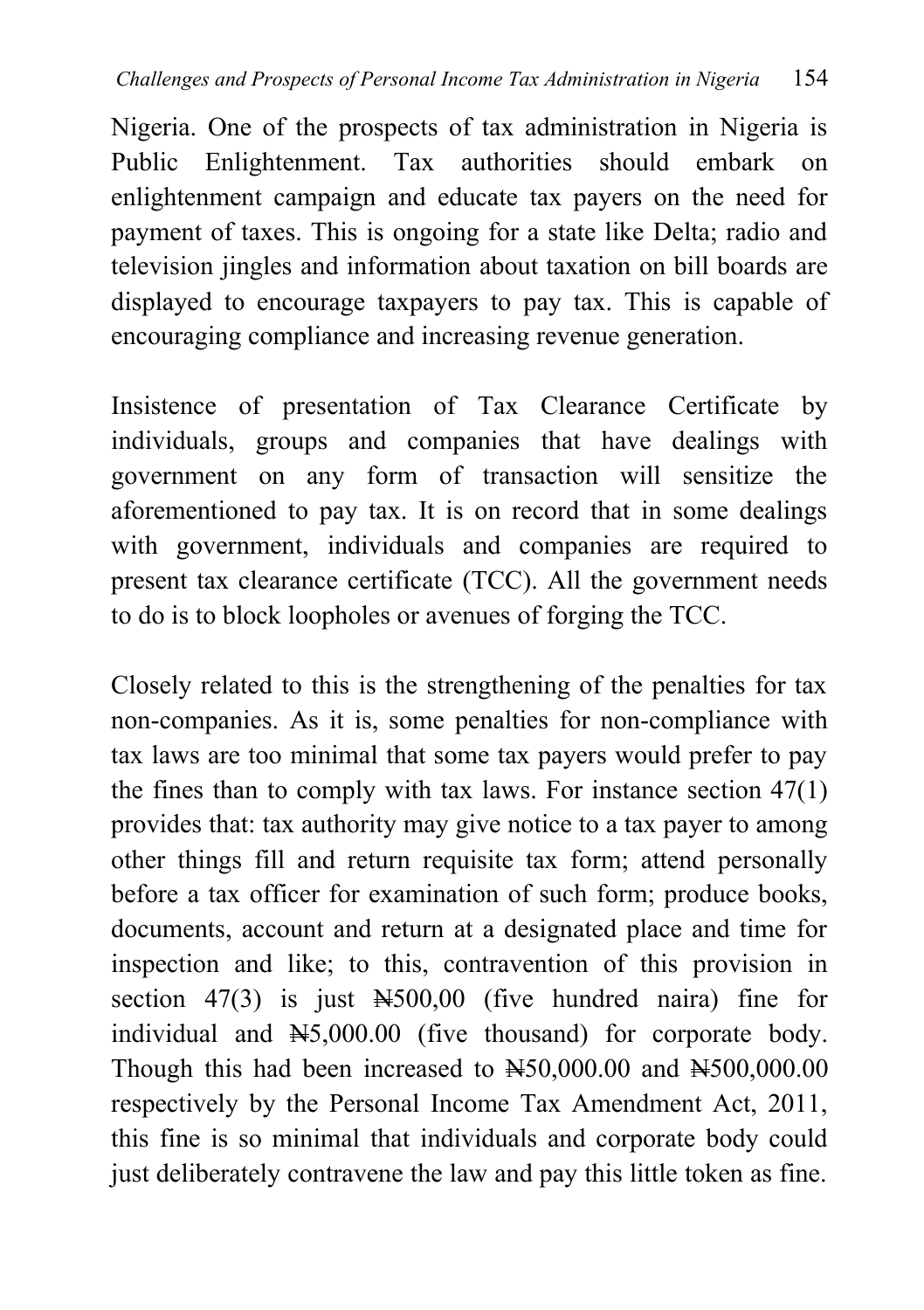One can imagine imposing a fine of five thousand naira (N5,000.00) on UNILEVER (Nig) Plc for failure to submit to the FIRS relevant information and books of account may not mean anything to the company. Thus; tax laws should be reviewed with stiffer punishment to discourage deliberate avoidance and evasion. Some individual tax payers, corporate bodies and the like are usually not happy with the manner revenue generated from taxation are used by tax officials and government making them akin to embark on tax avoidance and tax evasion or other irregularities In line with this; government should make judicious use of generated revenue. There should be accountability on the part of tax officials and government on revenue derived from taxation. Once this is done tax payers might be motivated to pay taxes voluntarily.

Besides, government should employ experienced and qualified personnel to manage the country's tax system. In addition, their pay packet should commensurate with their tasks including taking cognizance of economic realities prevalent. This will encourage enhanced performance culminating in increased revenue generation. Other prospects include; encouragement of cooperative unions, empowerment of investigation and intelligence unit of the tax authority; and promulgation of anti-avoidance and evasion laws<sup>[48](#page-23-0)</sup>. It is believed that if the aforementioned are carried out; the lot of the tax system in Nigeria will improve.

## **Conclusion**

It is self-evident that the problem of personal income tax administration in Nigeria is hydra-headed. Even though the

<span id="page-23-0"></span><sup>48</sup> P.A., Angahar; & S.I., Alfred, (2002) Personal income tax administration in Nigeria: Challenges and prospects for increased revenue generation from self employed persons in the society. Global Business and Economics Research Journal 1(1), 1-11